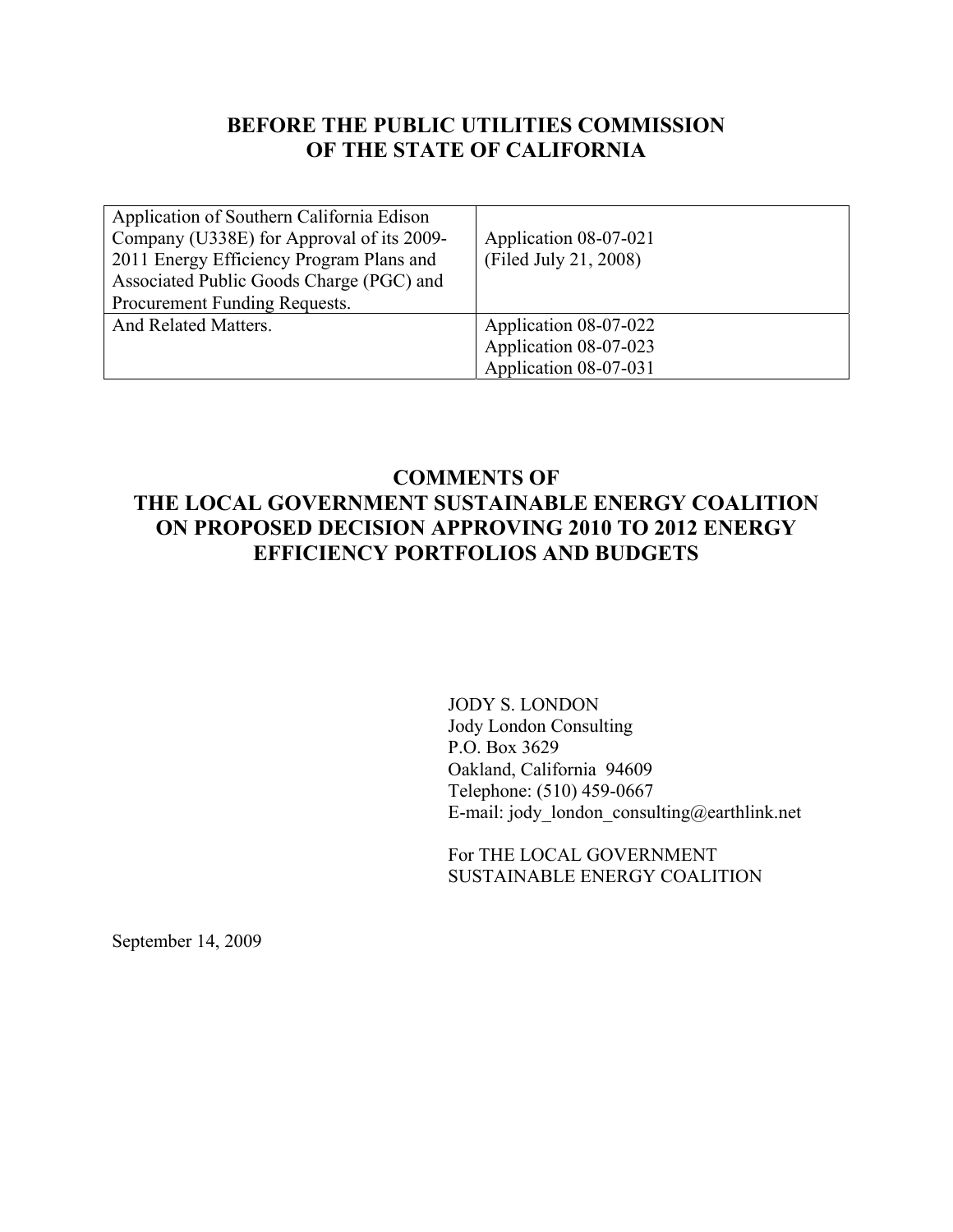# **TABLE OF CONTENTS**

| I.   |           |  |
|------|-----------|--|
| Π.   |           |  |
|      | $A_{-}$   |  |
|      | <b>B.</b> |  |
|      | C.        |  |
|      | D.        |  |
|      | Е.        |  |
|      | F.        |  |
|      | G.        |  |
| III. |           |  |
|      | A.        |  |
|      | Β.        |  |
|      | C.        |  |
|      | D.        |  |
| IV.  |           |  |

Attachment A: Recommended Changes To Findings Of Fact And Conclusions Of Law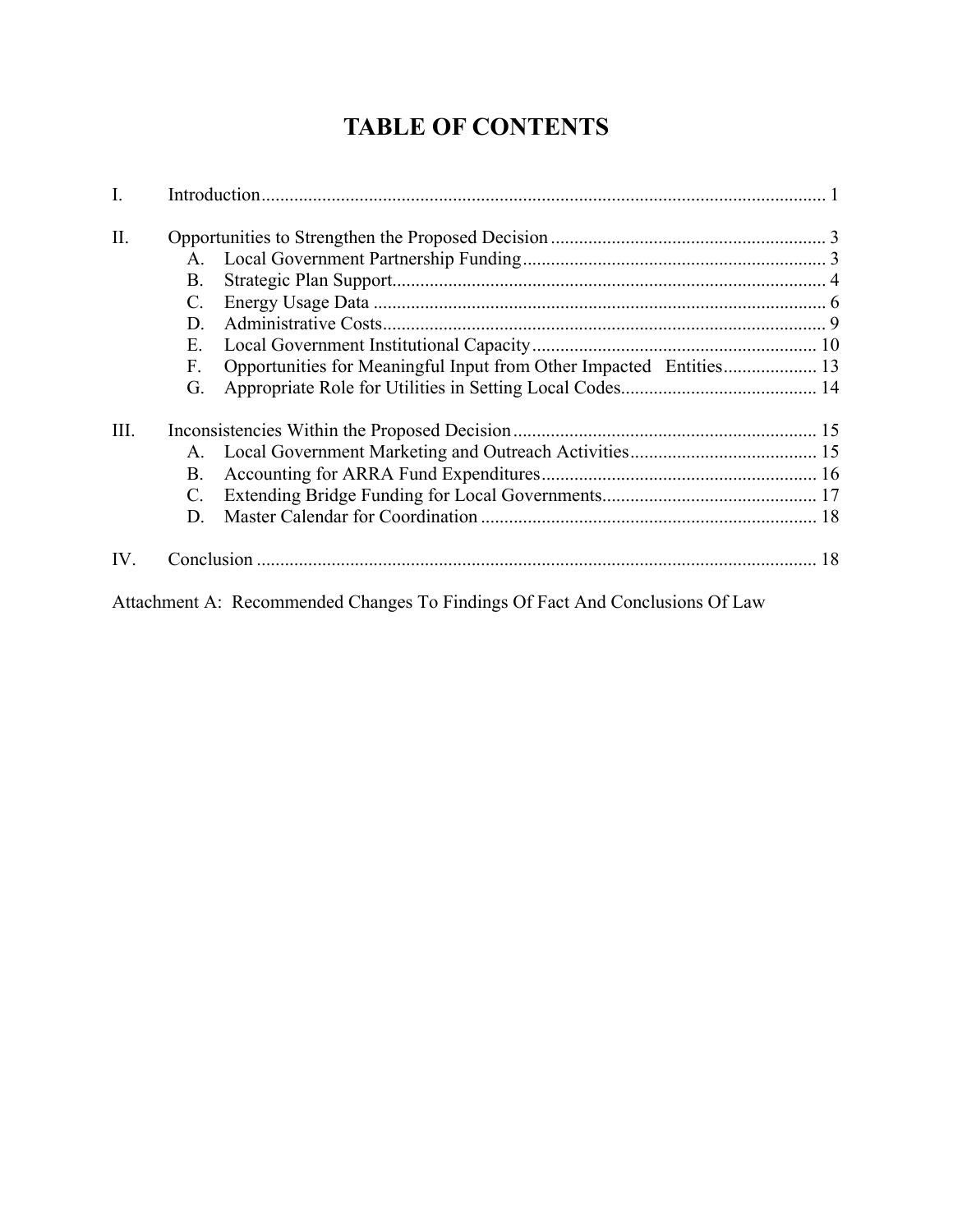## **I. Introduction**

<u>.</u>

 In accordance with Rule 14.3 of the Rules of Practice and Procedure of the California Public Utilities Commission ("Commission"), the Local Government Sustainable Energy Coalition<sup>1</sup> ("LGSEC") submits these comments on the Proposed Decision approving 2010 – 2012 Energy Efficiency Portfolios and Budgets. The LGSEC appreciates the work and thought that the Commission and parties have put in to developing the Proposed Decision. There are several opportunities for the Commission to further strengthen the Proposed Decision to ensure that local government partnerships achieve multiple objectives, including producing both shortand long-term energy savings and building institutional capacity of local governments to address energy and environment issues. These include:

- ♦ The Commission must allocate an additional \$250 million in order to reach a greater number of local government entities;
- ♦ In order to achieve goals stated in the *Strategic Plan for Energy Efficiency ("Strategic Plan")*, the Commission must at minimum require the utilities to develop *Strategic Plan* milestones and budgets in collaboration with local government partners and the LGSEC;
- ♦ The final Decision must mandate the use of the Portfolio Manager platform for benchmarking buildings;

<sup>&</sup>lt;sup>1</sup> The Local Government Sustainable Energy Coalition includes: the Association of Bay Area Governments, the Association of Monterey Bay Area Governments, the City of Berkeley, the City of Huntington Beach, the City of Irvine, the City of Pleasanton, the City and County of San Francisco, the City of Santa Monica, the County of Los Angeles, the County of Marin, the County of Ventura, the Energy Coalition, the South Bay Cities Council of Governments. Each of these organizations may have different views on elements of these comments, which were approved by the LGSEC's Board.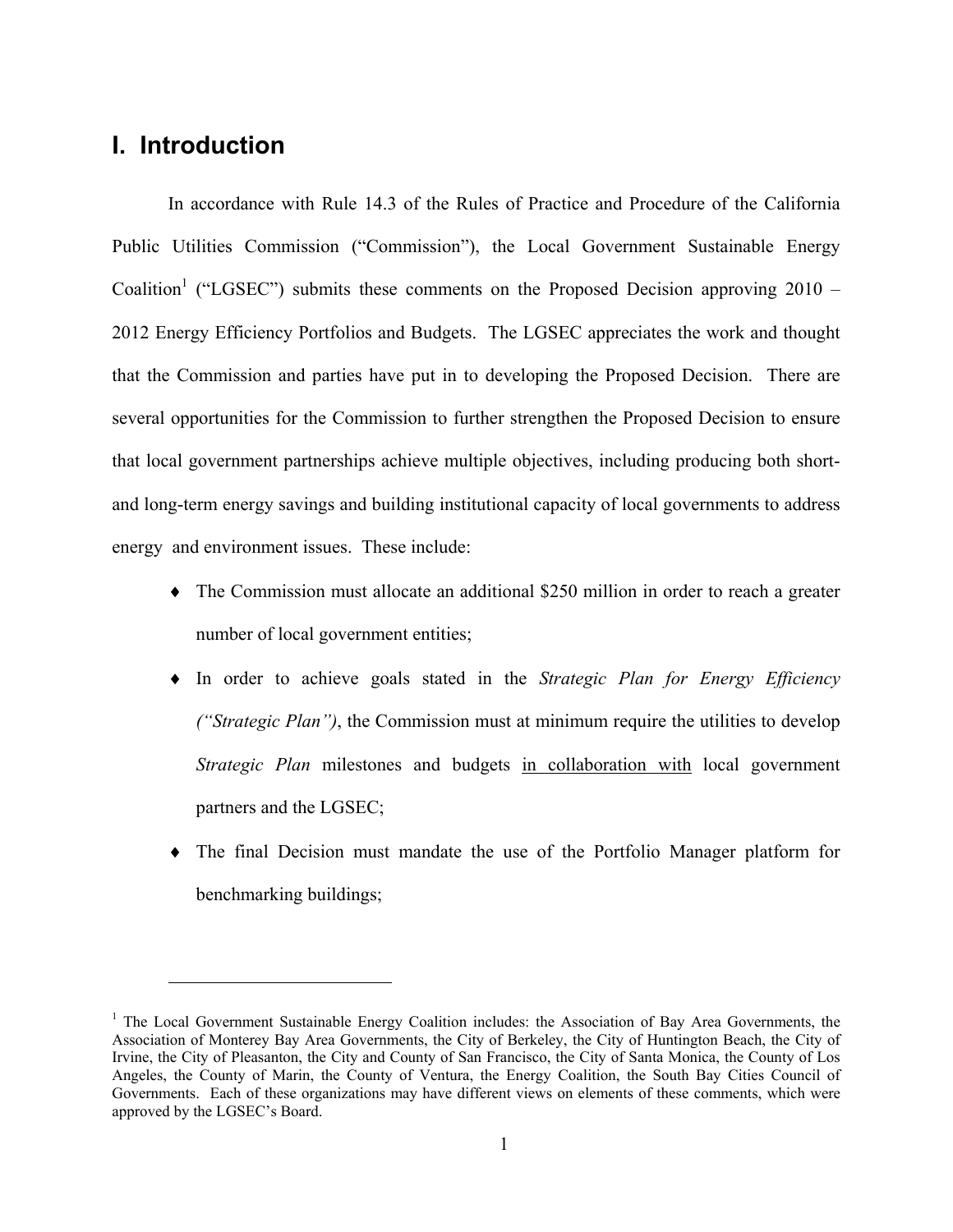- ♦ The Commission should allocate \$200,000 to complete a process begun in the 06-08 program cycle to develop an energy use data transfer protocol. The Commission should further establish a task force that will, by September 1, 2010, develop recommendations for providing more precise energy use data to local governments;
- ♦ The Commission must state explicitly that any cuts to utility administrative costs are not to be passed on to local government partners, including third party implementers of local government programs;
- ♦ The Commission should convene a task force of local governments to better define and determine adequate funding for statewide coordination for local government partnerships, with focus on action with local governments; implementation of this function should be delegated to the Local Government Commission;
- ♦ The Commission must provide genuine opportunities for local government partners to verify that information submitted by the utilities about their programs is accurate;
- ♦ The Commission must define "meaningful" assistance in order for utilities to claim credit for work on local codes and standards;

 Additionally, there are several areas where the Proposed Decision would benefit from clarification. These include:

- ♦ Acknowledging that the Southern California Edison ("SCE") Energy Leader Model, if adopted, relies on local governments marketing utility programs to their communities, so any shift of funds away from that activity will negatively impact the program design;
- ♦ Recognizing that local governments must report to the Federal government on projects funded under the American Recovery and Reinvestment Act ("ARRA"),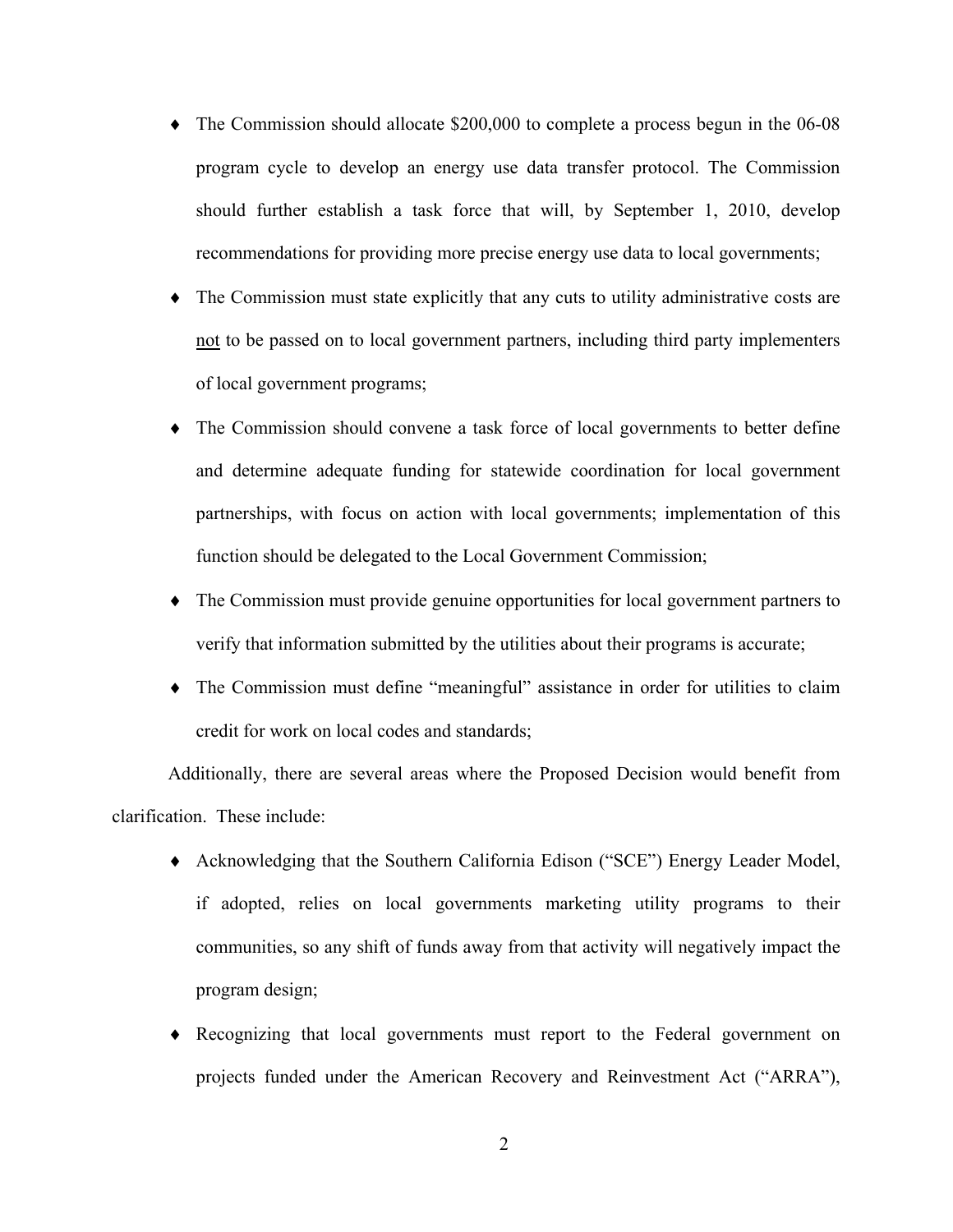even if energy savings credit accrues to the utilities because the project also used ratepayer funds;

- Confirming that bridge funding for existing contracts with local government partners and third-party implementers will continue until March 1, 2010 or 60 days after approval of the compliance advice letter;
- ♦ Providing a master calendar and time table for next steps.

## **II. Opportunities to Strengthen the Proposed Decision**

#### **A.** *Local Government Partnership Funding*

The LGSEC is encouraged by the allocation of \$265 million in funding for energy efficiency programs that will be carried out by some 64 cities, counties, and regional agencies. This amount of funding and the number of local governments that will therefore be able to participate in meaningful efficiency programs over the next three years, however, is not nearly enough. California is home to 478 cities, 58 counties, 967 school districts, and approximately 40 councils of government, in addition to hundreds of special districts. Most of these entities will not be reached through the approved partnership program budgets. Additionally, the entities that are already a part of approved partnerships will be constrained by the utility defined program designs from developing and implementing the types of innovative, integrated, comprehensive and long-term focused programs and policies that are essential if we hope to make significant progress toward the *Strategic Plan* goals and targets. In order to close this gap, the following changes are proposed: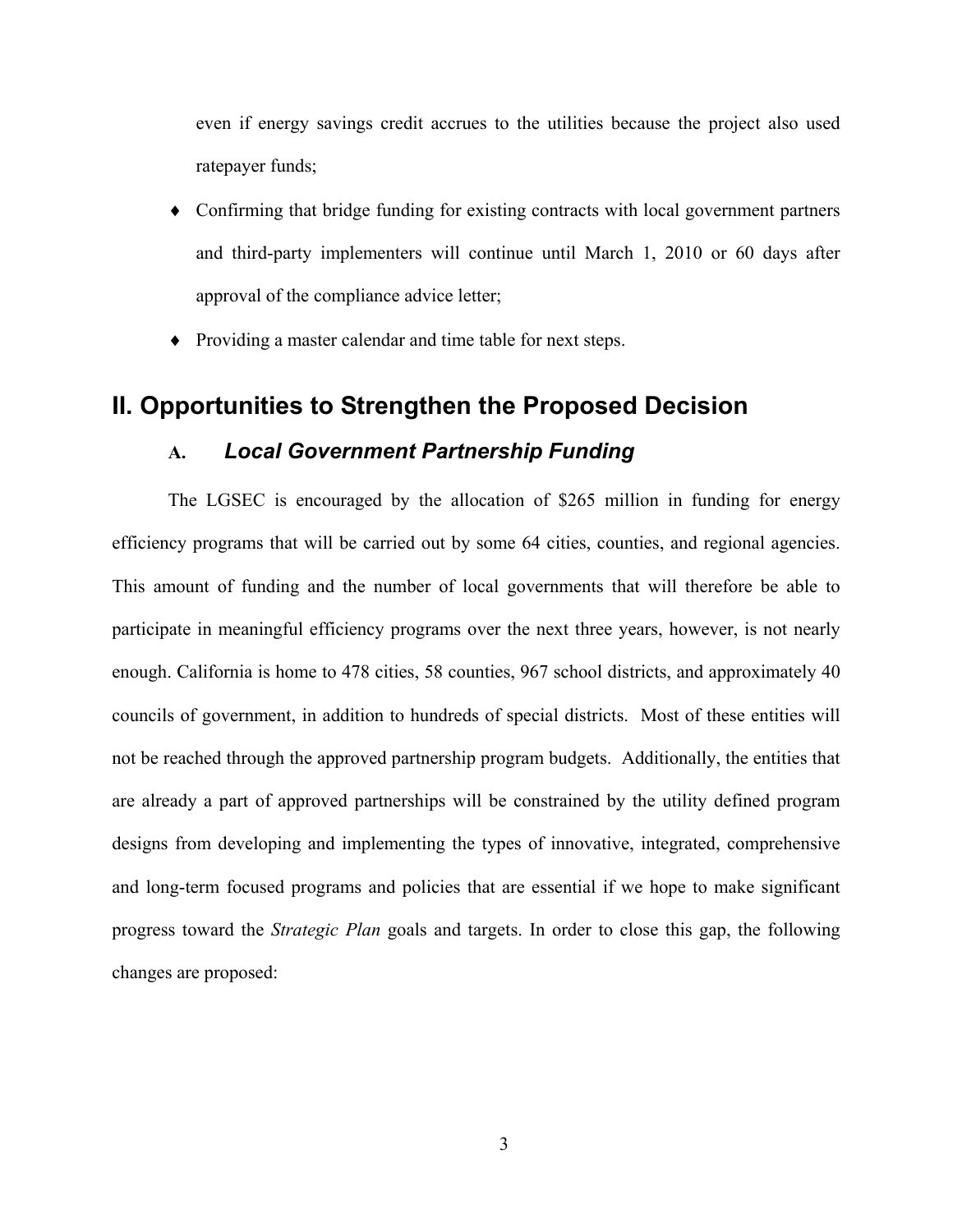- ♦ Approve an additional \$250 million in funding for new local government partnerships and the expansion of existing local government partnerships. LGSEC has consistently recommended additional funding for partnerships.<sup>2</sup>
- ♦ Require that these additional funds be allocated to local governments and local government consortia that develop and implement programs and policies meeting eligibility criteria tied to innovation, integration, comprehensiveness, and long-term focus.
- Approve a different cost-effectiveness metric to evaluate the impacts from the expenditure of these additional funds that encompasses more holistic, flexible, and long-term considerations.
- ♦ Require that local governments be directly involved in applying for these additional funds, as well as in the development of program eligibility and evaluation criteria.
- ♦ Direct that the Commission's Energy Division manage and complete the process for allocation of these additional funds to local government partnerships by July 1, 2010.

### **B.** *Strategic Plan Support*

 $\overline{a}$ 

 Throughout these proceedings, the LGSEC has provided ideas on how local government partnerships can make meaningful contributions to the State's goals for increased energy savings and reduced greenhouse gas emissions. While many of these suggestions are acknowledged in the Proposed Decision, few are adopted in ways that will provide maximum benefits. While the Proposed Decision maintains the requested budgets for local government partnerships, at least

<sup>2</sup> *Response of the Local Government Sustainable Energy Coalition to Utility Energy Efficiency Applications for 2009-2011*, August 28, 2008, pp. 3-4, 12 – 15; *Comments of the Local Government Sustainable Energy Coalition on Amended Utility Applications for 2009-2011 Energy Efficiency Programs*, April 17, 2009, pp. 3-5; *Reply Comments of the Local Government Sustainable Energy Coalition on Amended Utility Applications for 2009-2011 Energy Efficiency Programs*, May 5, 2009, pp. 3-4.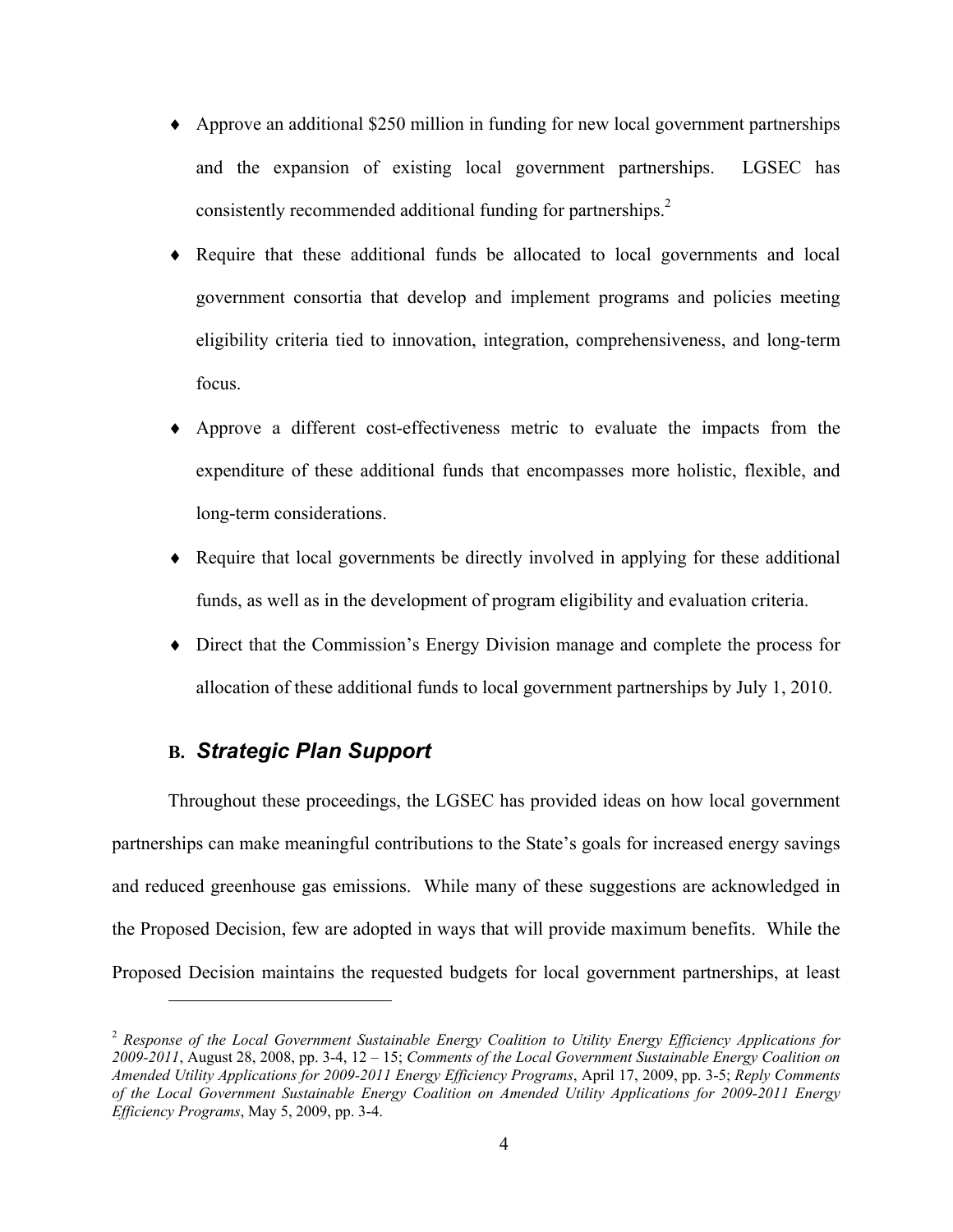for now, it does not modify in any meaningful way the utilities' proposed partnership programs in ways that permit local governments to work toward *Strategic Plan* goals under the utility programs.

 This may be due in part to an inherent conflict between the *Strategic Plan* goals and the current shareholder incentive structure, which continues to have a short-term focus. There also is a tension with the Total Resource Cost ("TRC") test, which is designed to measure short-term goals and provides no means to account for lost opportunities and penalize cream skimming in programs. This is why local governments requested a carve out of between five and ten percent of the total program funds for innovative local government programs that would not be held to rigid, short-term cost-effectiveness metrics and would be excluded from utility shareholder incentives.<sup>3</sup>

 To try to rectify this disconnect between long-term goals and current metrics for measuring progress, the Proposed Decision directs the utilities to file by February 2010 advice letters focused on how local government partnerships will participate in activities that advance *Strategic Plan* goals using ratepayer funds. The LGSEC in initial comments on the utilities' applications requested better linkage between utility budgets for all partnership activities, not just those related to *Strategic Plan* activities, including a breakdown for each item by both partner and utility.<sup>4</sup> The purpose of this request was to better understand exactly which of the long lists of activities and projects listed in the Program Implementation Plans would actually be funded. LGSEC pointed out at the time that if there were better, more meaningful collaboration between

<sup>3</sup> In A.08-07-021 et al: August 28, 2008, *LGSEC Response*, pp. 12-14; May 5, 2009, *LGESC Reply Comments*, pp. 3-4; and in R.08-07-011/A.08-06-004, *Comments of the Local Government Sustainable Energy Coalition on the Draft Energy Efficiency Strategic Plan*, July 31, 2008. 4

August 28, 2008, *LGSEC Response*, pp. 7, 12-14.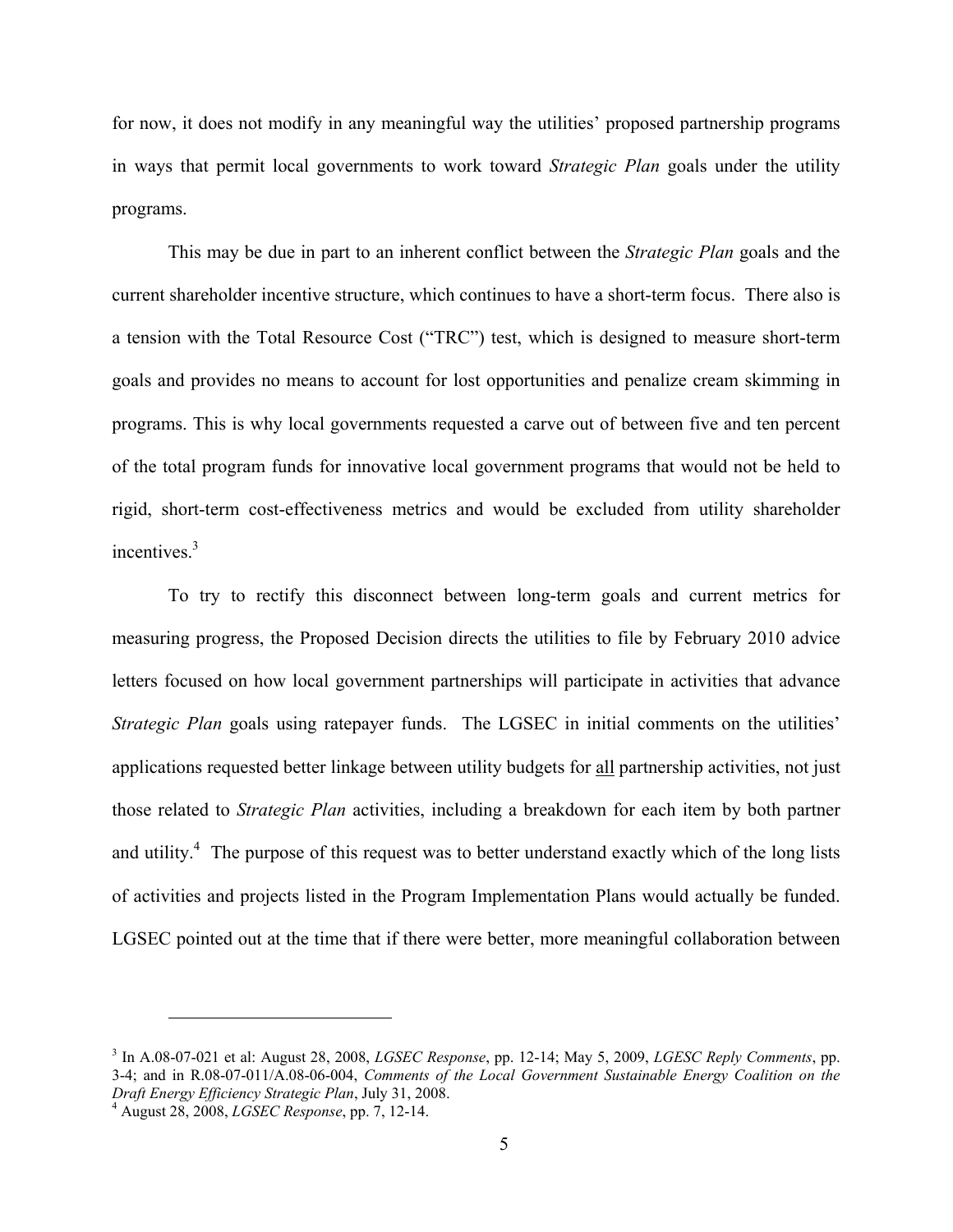utilities and their local government partners, this type of clarification might not be needed.<sup>5</sup>

 Unfortunately, the solution in the Proposed Decision does not take us any closer to true collaboration. The Proposed Decision should at minimum require the utilities to develop milestones and budgets in collaboration with local government partners and the LGSEC, as LGSEC has recommended. $6$  There also must continue to be a place for innovation beyond whatever the utilities might submit in their advice letters or what is in the *Strategic Plan*.

### **C.** *Energy Usage Data*

The LGSEC appreciates the call in the Proposed Decision for aggressive benchmarking of municipal facilities and other types of buildings. Utilities are also encouraged, although not required, to build the capacity of local governments to use the energy data the utilities provide. The utilities are directed to "give government agencies the resources they need to perform this task [benchmarking] themselves, as LGSEC suggests, and otherwise ensure that their cost effective delivery of data coincides with format and other needs local governments might have."<sup>7</sup>

The Proposed Decision contains language that appears to require the utilities to adopt the

U.S. EPA Portfolio Manager platform:

"Both SCE and PG&E will use U.S. EPA's ENERGY STAR Portfolio Manager as the main driver behind their benchmarking initiative." (p. 133) and

"We expect the utilities to use Energy Star Portfolio Manager to benchmark all SBD projects that fit the criteria for Energy Star rating buildings." (p. 152)

1

<sup>&</sup>lt;sup>5</sup> LGSEC recognizes that each utility's approach to working with local governments differs both with respect to resource programs and the *Strategic Plan*. Each partnership's programs and experience with each utility can be quite different, as well. However, allowing each utility to define what is meant by "collaboration" has not worked well in the either the current or prior funding cycles, and the utilities generally ignored local government input in their program design for the *Strategic Plan*. This does not bode well for improved "collaboration" over the next few years.

<sup>6</sup> August 28, 2008, *LGSEC Response*, pp. 4-6; April 17, 2009, *LGSEC Comments*, pp. 3-5. 7

 $<sup>7</sup>$  Proposed Decision, p. 229.</sup>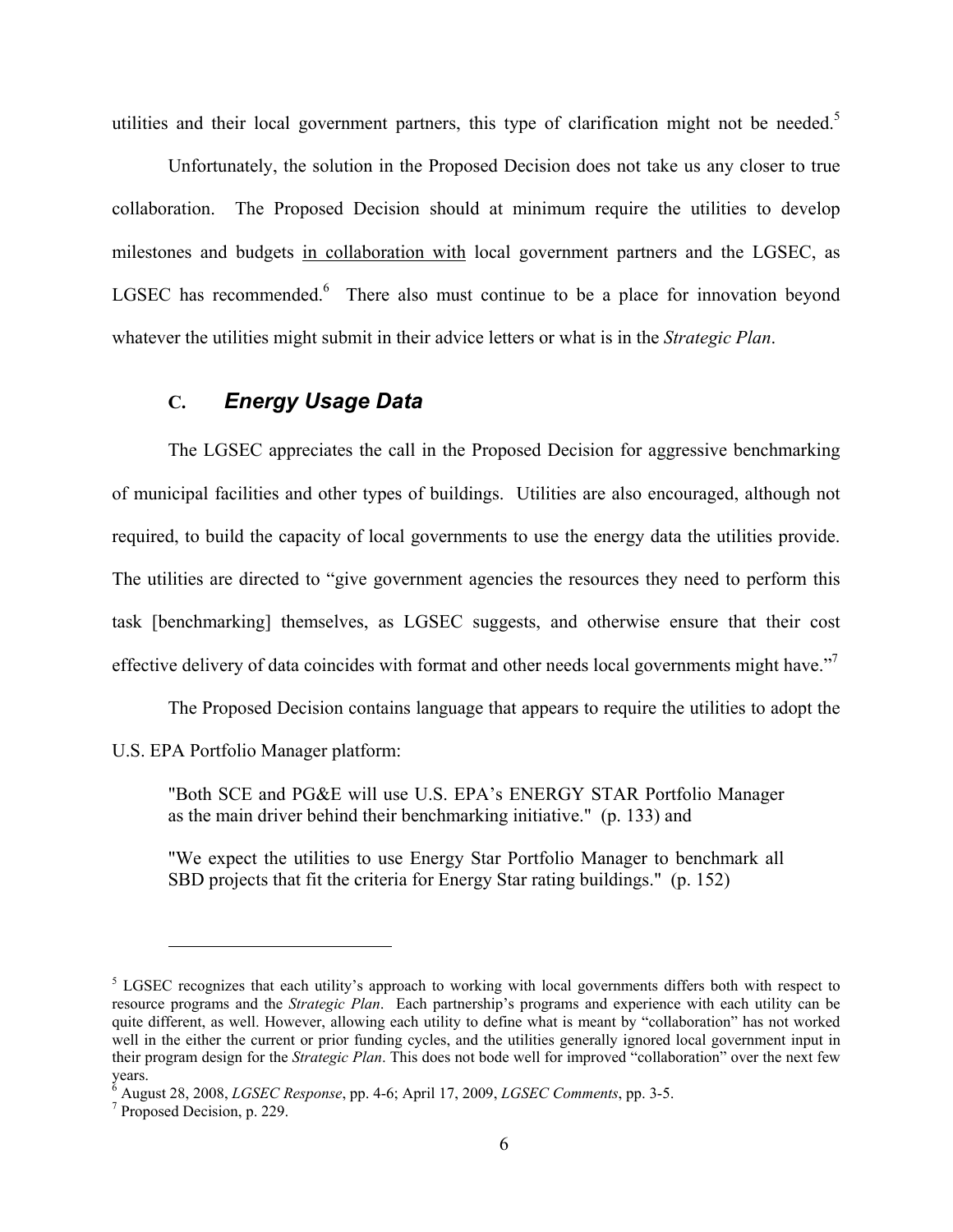Yet there is no Ordering Paragraph to complete this direction. The Proposed Decision should be modified to direct the utilities, in consultation with local government representatives, to not just consider but rather propose specific actions to build the capacity of local governments to analyze and use energy data. Below we describe a task force proposal for facilitating this. The Proposed Decision also should direct the utilities to provide building energy use data using the EPA Portfolio Manager platform.<sup>8</sup>

The Proposed Decision states that local governments use data aggregated by sector (residential, commercial, industrial, etc.) to create community inventories and for use in their climate action plans and related policy documents. The Proposed Decision also states that local governments have increasingly requested more precise data, sometimes at the individual customer level, in order to better target efficiency and greenhouse gas reduction programs in their communities and meet AB 32 and other goals. The Proposed Decision, however, fails to take any substantive action to improve the quality and precision of data available to local governments. Using bridge funding, the City of Irvine, SCE, and The Gas Company have been working on utility data transfer protocol based on geographic information systems ("GIS") which nearly every local government uses. Although the parties have agreed on the outline of a protocol, the effort has stalled due to lack of funding for the utilities to implement the protocol within their own systems. The Proposed Decision should be modified to allocate \$200,000 to Irvine, SCE, and the Gas Company to complete this effort.

As indicated above, the Proposed Decision also should direct the convening of a Benchmarking Task Force comprised of utility, local government, Energy Division, and California Energy Commission representatives to both review the protocol once the utilities and

 $8$  LGSEC has commented repeatedly on the need for local government capacity building throughout this proceeding. See, for example, April 17, 2009, *Comments*, p. 14; June 29, 2009, *Comments on Workshop Issues*, pp. 11-12.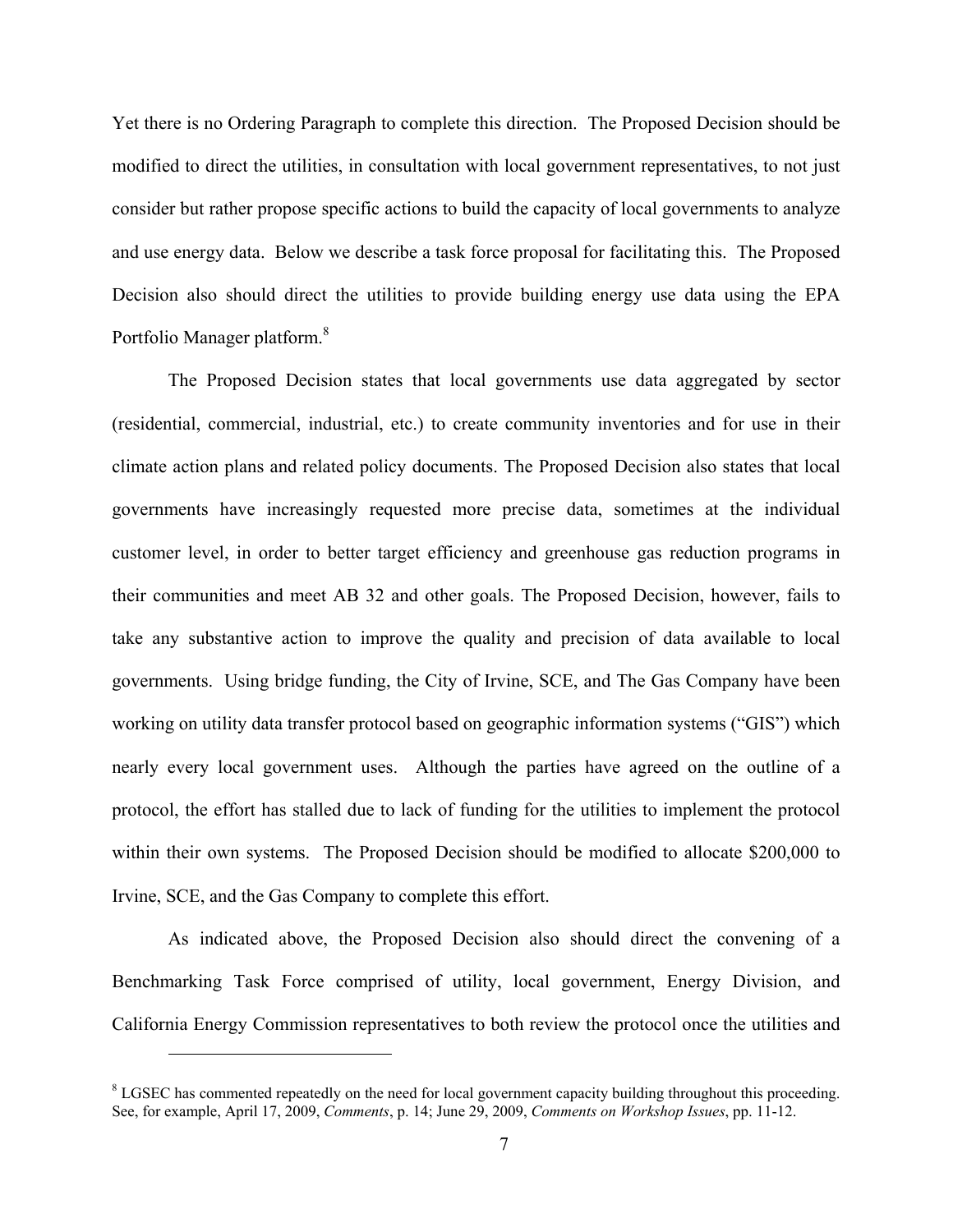Irvine have completed their work. The Benchmarking Task Force should be directed to develop recommendations for the provision of more precise energy use data to local governments that will facilitate the implementation, measurement, and tracking of energy use related to energy and climate action plans at the local and regional level, including estimates for potential increased utility costs associated with providing the more extensive and higher quality data. The work of this Task Force should be completed by September 1, 2010.

Additionally, the Proposed Decision does not take action to provide local governments with information on aggregate energy use in buildings within our boundaries, both municipal facilities and privately owned buildings. The Proposed Decision concludes that the status quo has been working, so it should continue. The only flaw in this logic is that AB 32 changed the status quo dramatically. Utility information sharing with local governments must be modified to accommodate this new regulatory reality, but it has not. If the current system were sufficient, the LGSEC would not have raised this concern so consistently. The Proposed Decision should be modified to require electronic transfer of utility data on building energy usage upon request of the local government. Without this information, local governments are hamstrung in our work to design community-focused programs to reduce energy use.

It is worth noting that the utilities will have installed advanced metering information ("AMI") technology for most customers during the new program cycle, creating the capacity for real-time or near-real-time energy use reporting. The Commission should also direct utilities to make this data accessible as soon as possible and support building the capacity to analyze and use this data effectively in existing and new innovative energy efficiency programs.

1

<sup>9</sup> See, April 17, 2009 *Comments on Amended* Applications, p. 14; June 29, 2009 *Comments on Workshop Issues, p. 11*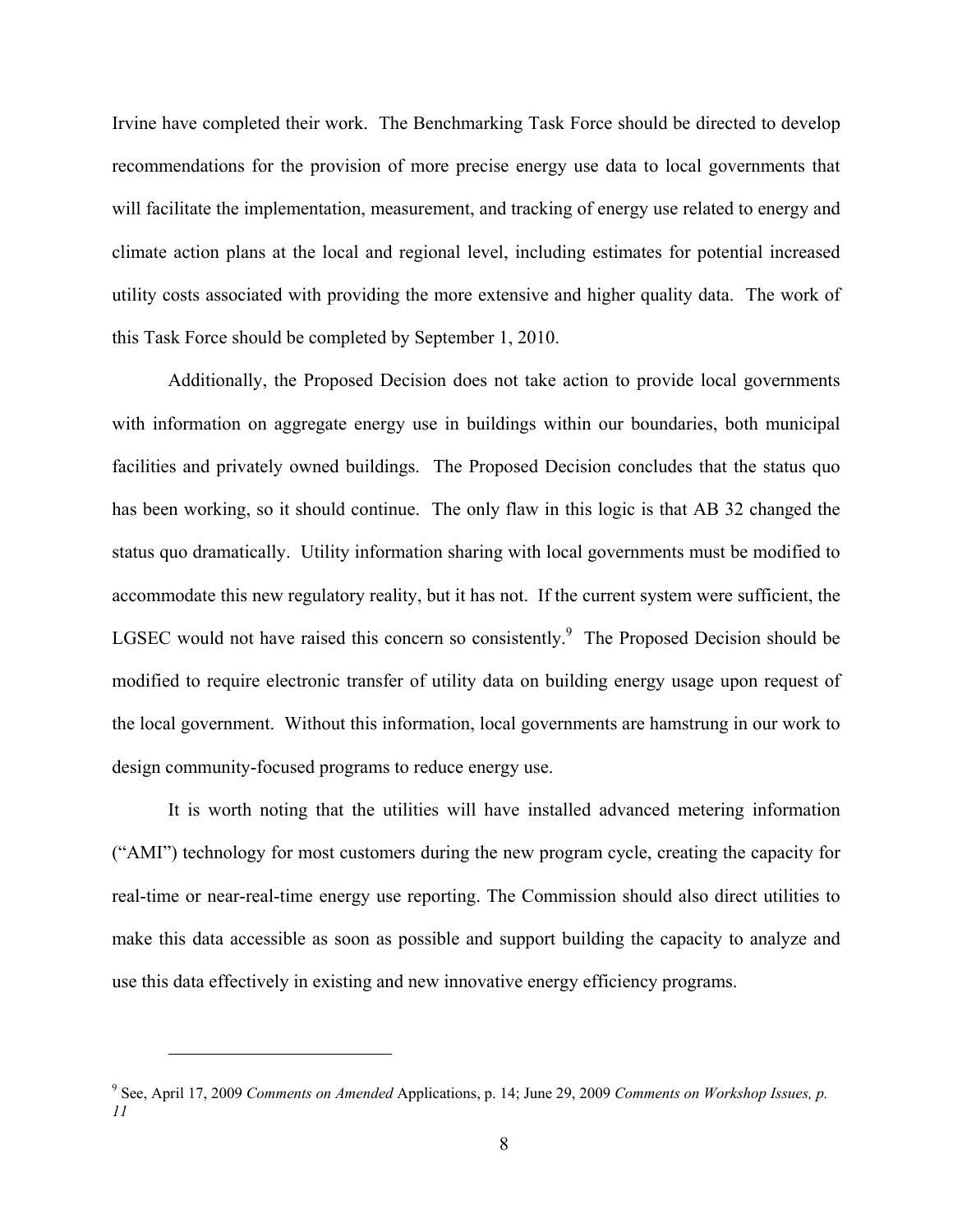#### **D.** *Administrative Costs*

The Proposed Decision imposes a 10% cap on total administrative costs by the utilities.<sup>10</sup> LGSEC acknowledges this clear concern about utility administration costs, but needs to make the Commission aware that a number of local government partnerships have already been informed by utility representatives that their budgets will need to be "trimmed" to conform to the cap. It appears that utilities anticipate meeting the directive to cut their administrative costs through across-the-board cuts to the budgets for local government partnerships and their third party implementers. These actions are in conflict with the Proposed Decision, which approves Local Government Partnership budgets at their originally requested levels.<sup>11, 12</sup>

The Proposed Decision states that it is difficult to scrutinize the dollar amounts and percentage levels of administrative costs proposed by the utilities, particularly as it relates to whether these costs were properly classified as administrative costs or direct implementation costs.<sup>13</sup> Given this lack of budget clarity and the potential misinterpretation by the utilities of the language in the Proposed Decision, it is very important that the utilities be directed to not reduce the non-utility portions of local government partnership budgets, including the budgets for third party implementers. The Commission must ensure that funds for actual indirect as well as direct program implementation are not sacrificed, as well.

 The Proposed Decision also directs the utilities to suggest by June 2010 criteria for partnership programs during a three-year program cycle, to evaluate when work is complete in a given partnership category, and when funding for that component of the partnership should end.

 $10$  Proposed Decision, p. 5, and throughout.

<sup>&</sup>lt;sup>11</sup> Proposed Decision, p. 7.

 $12$  This initiative by the utilities is even more egregious when one learns that at least one utility routinely sends six or eight staff people to monthly partnership check-in meetings, most of whom have no implementation role in the partnership program.

<sup>&</sup>lt;sup>13</sup> Proposed Decision, pp. 241-243.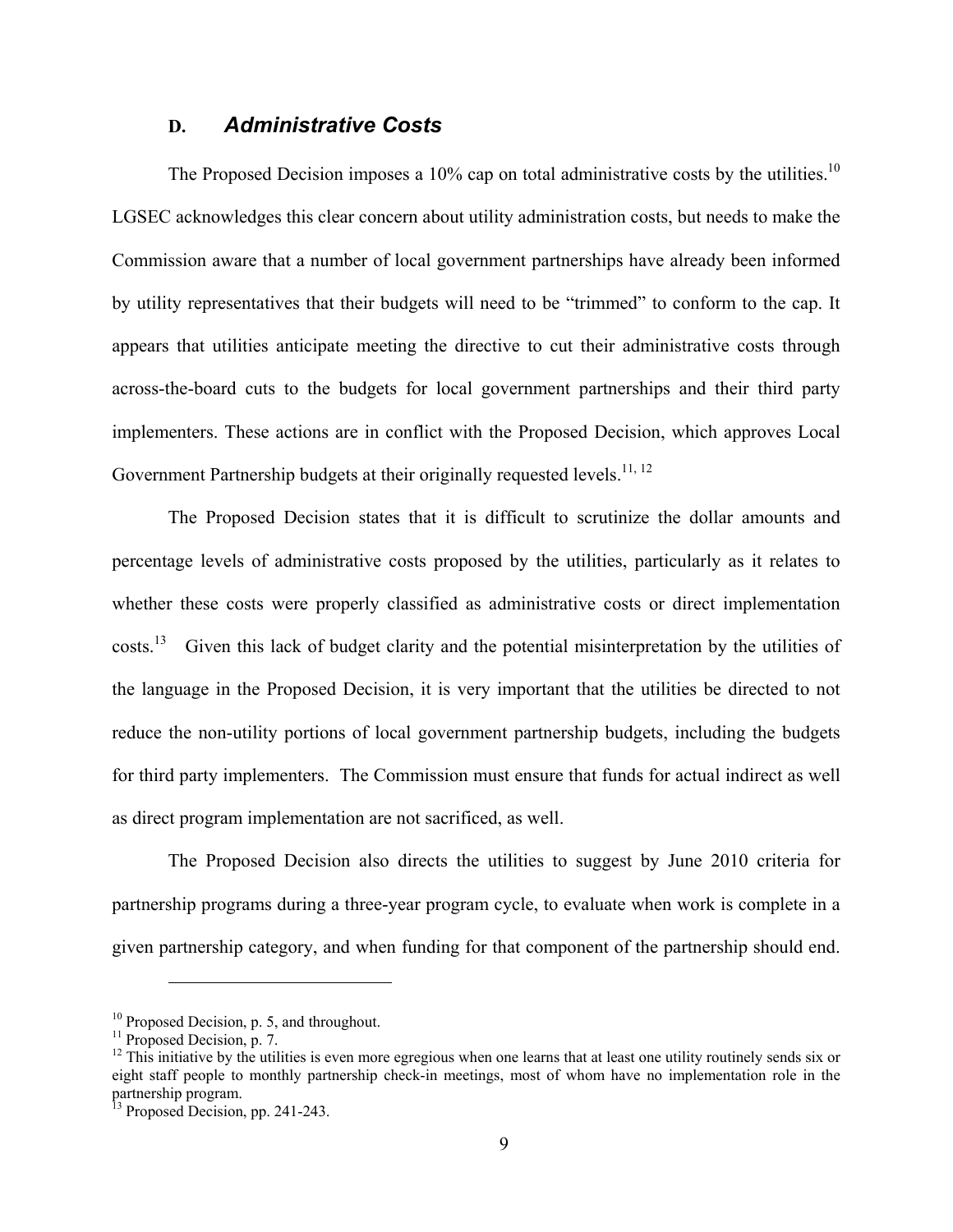LGSEC recognizes the need to spend limited funds in as many areas of the State as possible. At the same time, we see great value in the peer-to-peer networking and regional expansion of partnerships to include local governments that are not currently engaged. The Commission should be careful to not arbitrarily cut off ongoing, successful programs that can assist other local governments. As discussed below, this type of work can be leveraged with duties of the proposed statewide coordinator.

#### **E.** *Local Government Institutional Capacity*

 One of the best ways to achieve the widespread, attitudinal shift that is required to mitigate climate change effects on a broad scale is through our public institutions. The LGSEC has advocated throughout this and related proceedings for opportunities to enhance the institutional capacity of local governments to develop and implement energy management programs. The *Strategic Plan* anticipated the creation of statewide liaisons for energy efficiency and climate change work related to local governments.

 In this proceeding, the LGSEC recommended that California adopt the Resource Conservation Manager model used by Puget Sound Energy in Washington.<sup>14</sup> This would be a position within a local government, and is in addition to the statewide liaisons mentioned above. Under this program, the utility helps customers cover the salary for two or three years of a staff person whose responsibilities include energy and water conservation management. LGSEC suggested the Commission should link funding such a position with the adoption by the local government entity of green building and energy and water conservation policies.

<sup>14</sup> April 17, 2009 *Comments on Amended Applications*, pp. 11-13 and Attachment A; June 29, 2009 *Workshop Comments*, p. 9.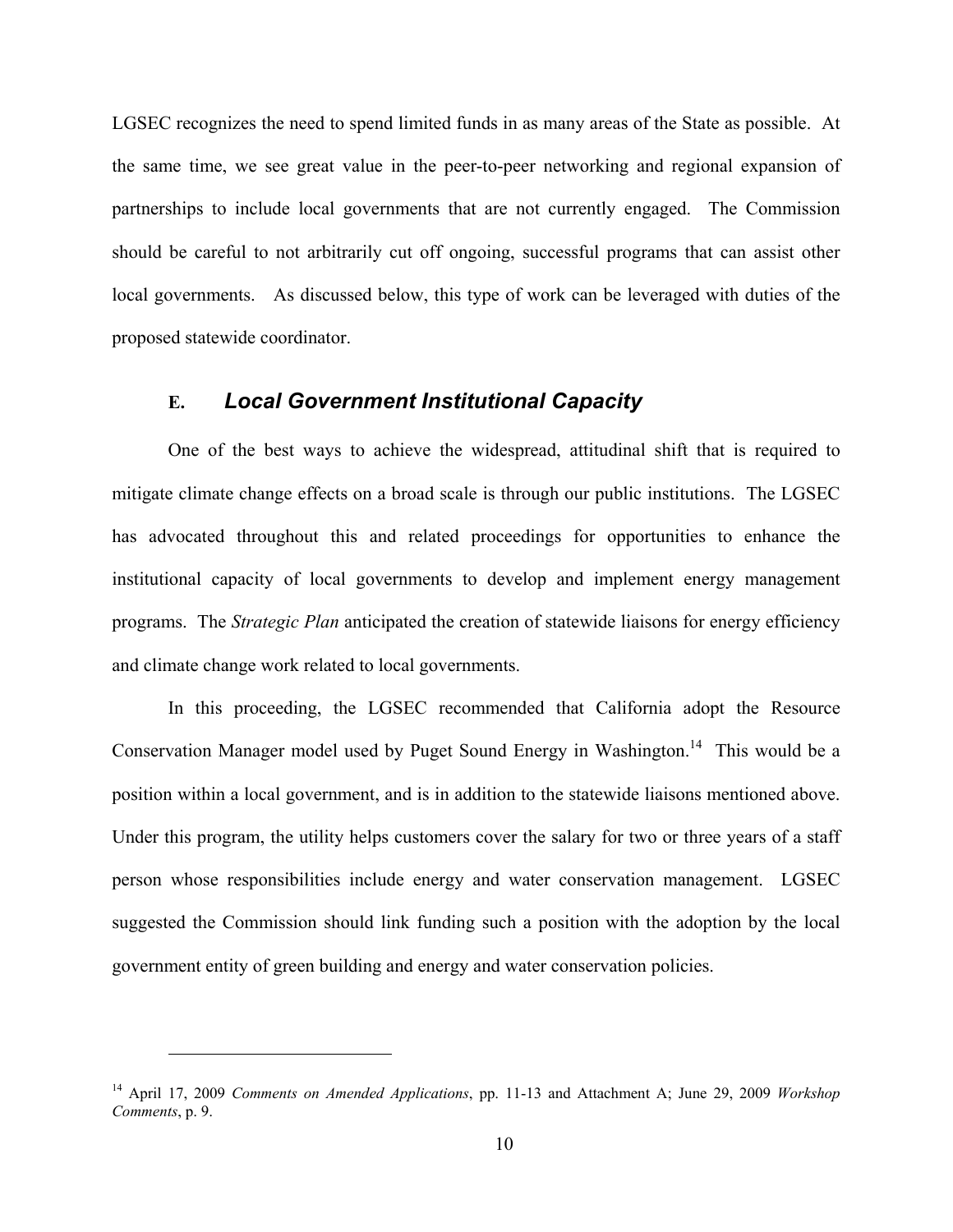The Proposed Decision calls for a single Statewide Coordinator position for local government energy efficiency best practices.<sup>15</sup> The position is to be a non-utility position that reports to ICLEI, the Local Government Commission, and the Institute for Local Government. The position is to be funded at \$200,000/year for three years. The coordinator must track progress statewide on government facility energy use, retrofits, and progress in meeting *Strategic Plan* metrics. This person will conduct at least one annual statewide meeting for local governments. The utilities are directed to cooperate with this person, providing information on individual partnerships in an easily accessible format, helping create best practices case studies, and hosting the annual meeting.

 While LGSEC appreciates the acknowledgment that there is much to do to assist local governments in exchanging information and coordinating best practices, the amount of work that the Commission has defined and the varied skills needed to do the work would require more than one individual.16 LGSEC suggests a more comprehensive and segmented approach to contract for services rather than attempting to hire a single individual. The Commission should first convene a task force of local governments to develop a local government statewide coordination business plan that better defines the scope of the tasks needed, the products and services to be delivered, and the resources and funding required to accomplish the Commission's objectives. The initial funding should go toward carrying out this process within the first three to six months. The Commission should then direct the utilities to fund and implement the plan.

<sup>&</sup>lt;sup>15</sup> Proposed Decision, pp. 237-238

<sup>&</sup>lt;sup>16</sup> Tasks such as coordinating with and reporting to three non-governmental organizations; monitoring and evaluating progress on Strategic Plan strategies, market transformation, and program success; coordinating with IOUs; writing best practice case studies; and developing and maintaining a web portal require varied skills. Each task could easily require one or more full-time positions to carry out competently. "Case studies" also generally do not provide what is needed to replicate programs.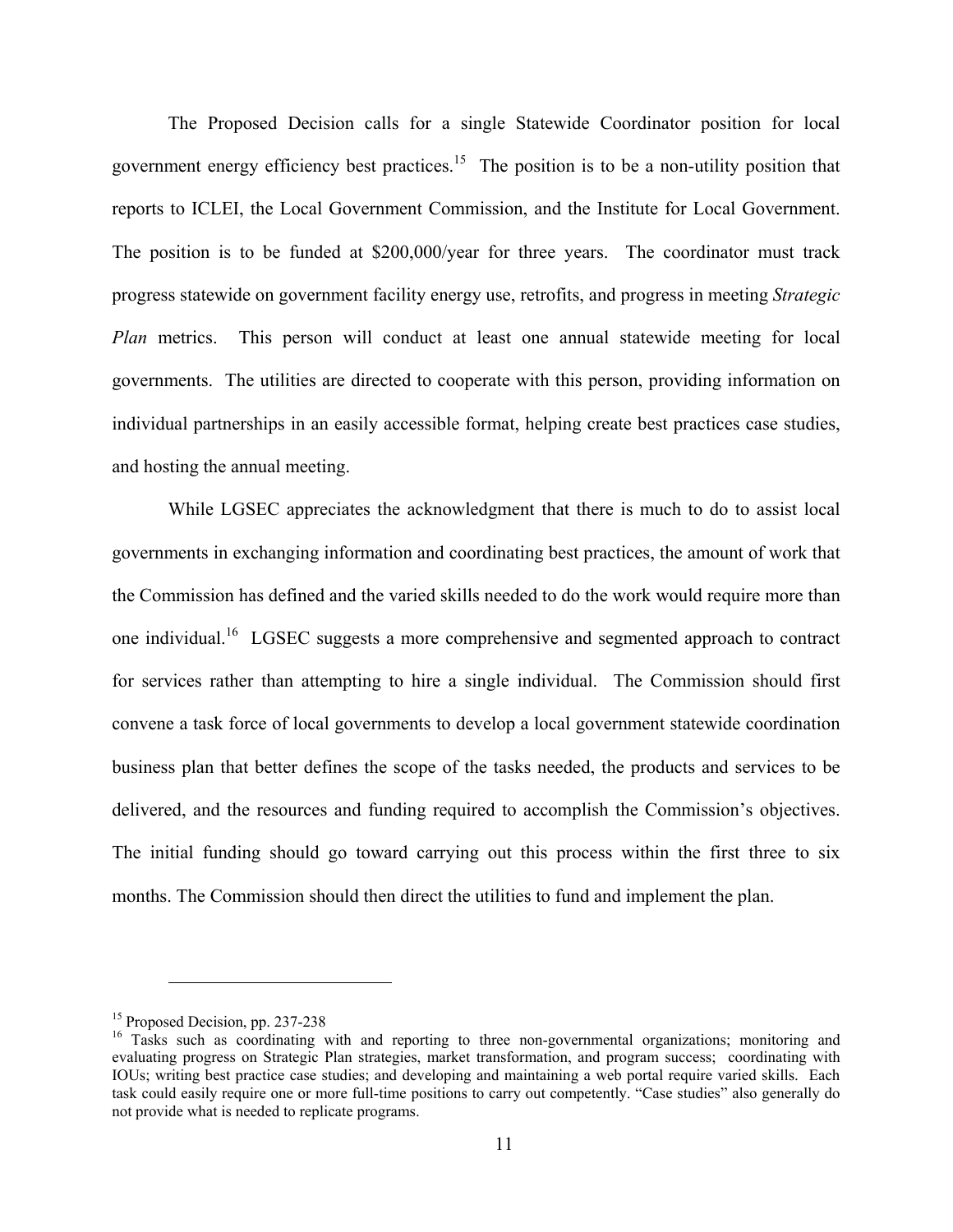The Proposed Decision suggests a monitoring and evaluation role for local government programs as well as an implementation role in documenting and replicating programs. These functions can be carried out within the same statewide coordination initiative if the purpose of the first role is to support learning and program improvement for replication. However, the Commission must clarify that this monitoring and evaluation function is not the same as the EM&V role administered by the Energy Division and is not for the purpose of rewarding or penalizing utilities on their portfolios.

 The work of statewide coordination should be centered with a single organization, for which we recommend the Local Government Commission, which is located in Sacramento. The Local Government Commission is the most capable agent to achieve a statewide presence and has ability to engage immediately with knowledge, technology (website), and networks. Currently, local governments have limited funds in our budgets for attending networking meetings, assisting the utilities in preparing reports for various regulatory bodies, and otherwise participating in the anticipated activities. The Local Government Commission provides an established network and resources familiar to local governments, state agencies, and utilities that would speed up the establishment of the statewide coordination role while minimizing the cost, time, and resources local governments would require to participate. The Local Government Commission can then assemble a team with the appropriate skills and experience (in house and/or through contracts) to implement the local government statewide coordination function.

 Additionally, and with humility, we request the Commission direct the utilities to work with the LGSEC, which is the only statewide group of local governments that participates on a regular basis before the Commission on these issues. The LGSEC has a ready-made infrastructure to participate in these activities, and has the added advantage of being a known

12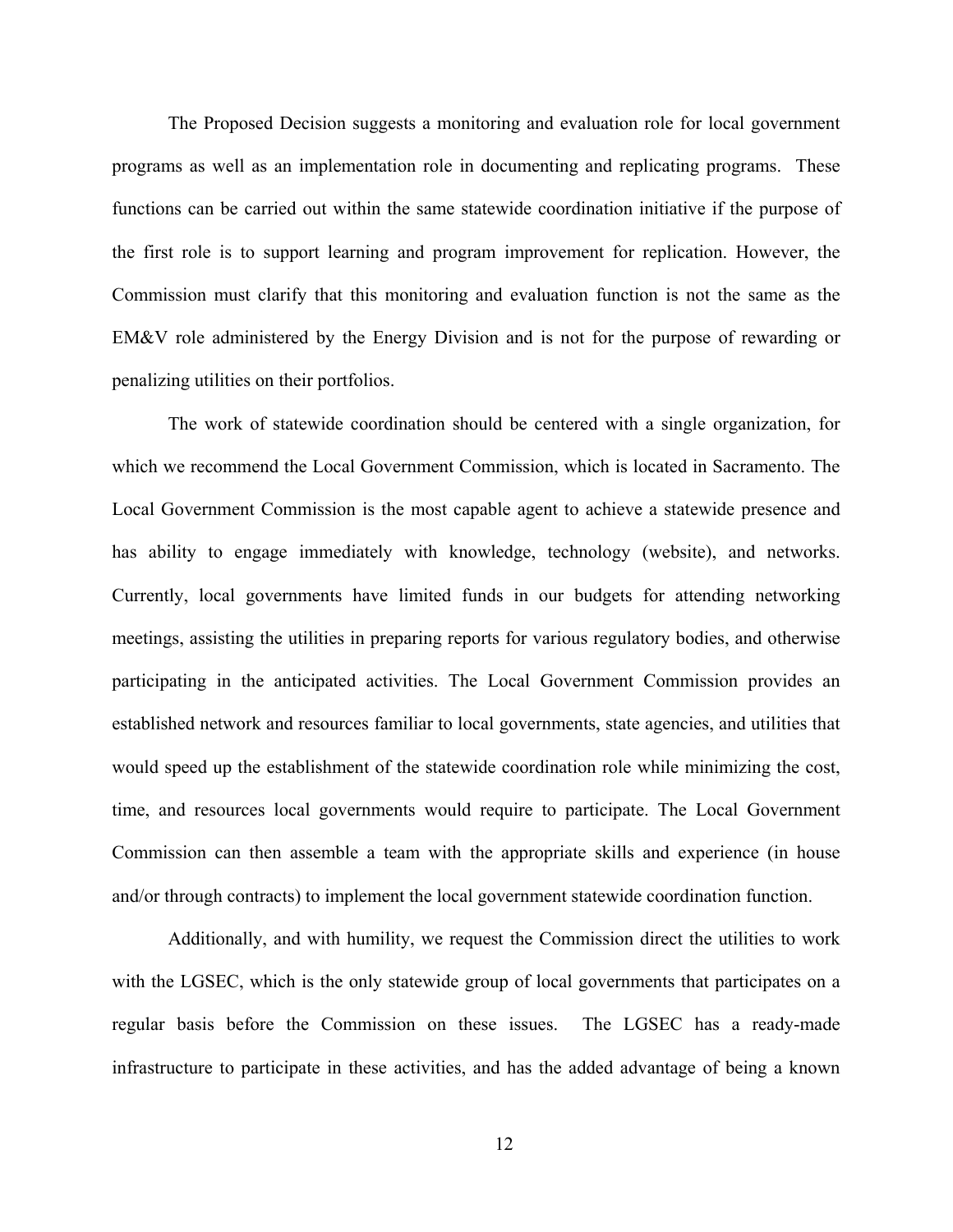organization with a track record on understanding local government issues related to energy and the environment.

 LGSEC appreciates Conclusion of Law 74, which states that utilities cannot limit the use of partnership funds for regional coordination. This type of interaction is another important piece of capacity building.

### **F.** *Opportunities for Meaningful Input from Other Impacted Entities*

 To the extent the Proposed Decision orders the utilities to file advice letter reports on various cost elements and cost-effectiveness of local government partnerships, it must provide a meaningful opportunity for local governments themselves to provide input. As currently described in the Proposed Decision, the utilities will continue to file reports that impact local government programs without any requirement to collaborate with local governments as they do so. Ideally, there would be a companion analysis, submitted concurrently directly by the local government and not subject to utility review or editing, from the local government partner. Alternatively, this could come in the form of comments on the advice letter. If this is the case, the Commission must ensure that it provides the same scrutiny to those comments that it does to the advice letters.

 Notwithstanding the interest of local governments in being involved in how our programs are reported to the Commission, local government partnerships will be limited in our ability to participate in the various advice letters and task forces called for in the Proposed Decision. This interest on the part of local governments to be actively engaged dovetails with the suggestion above for the statewide coordination function as one that can assist local governments in participating in state policy discussions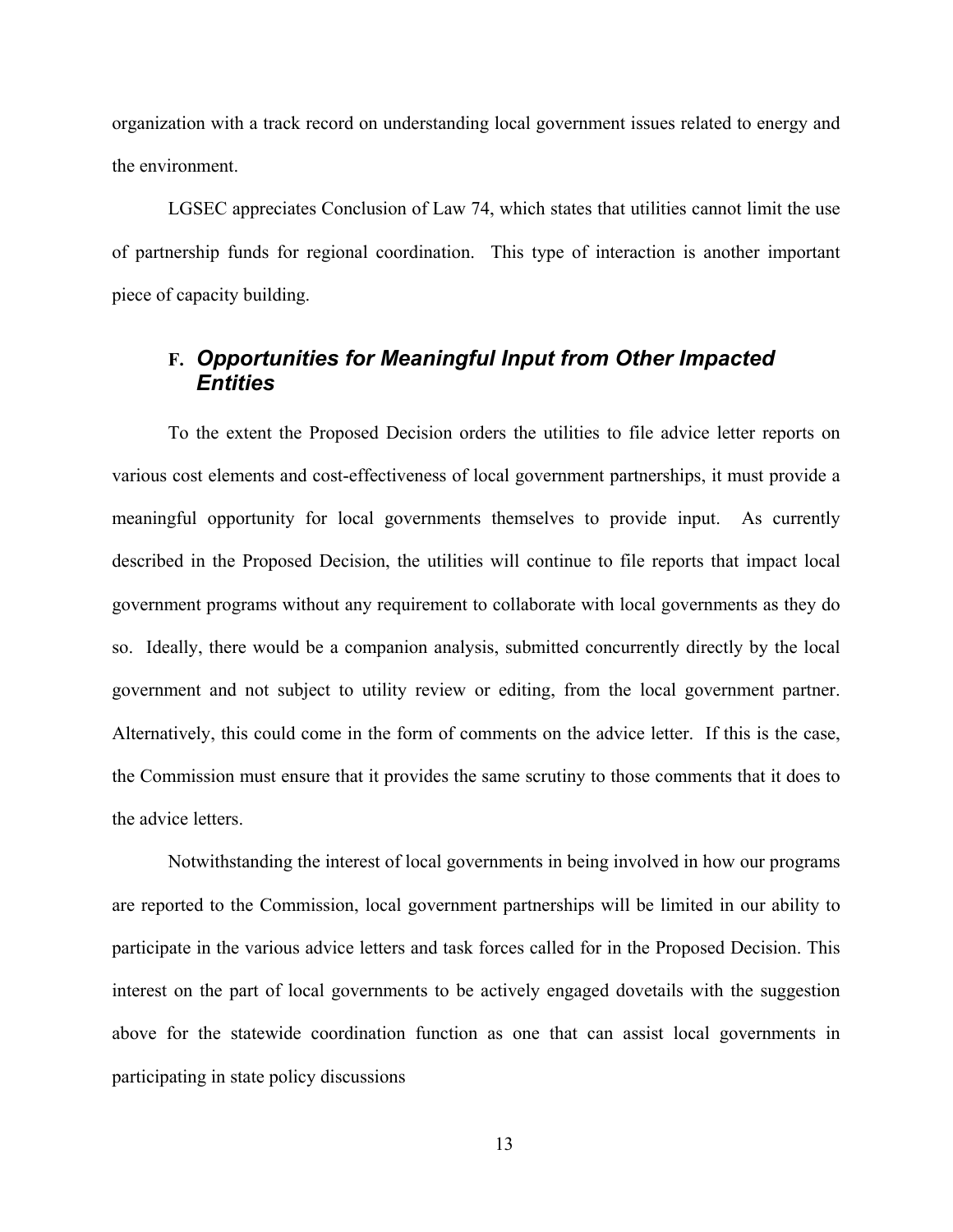#### **G.** *Appropriate Role for Utilities in Setting Local Codes*

 LGSEC has argued throughout this proceeding that if utilities wish to receive credit for savings that accrue because a local government entity has adopted aggressive codes and standards, the utilities must be able to indicate where they made meaningful contributions.<sup>17</sup> Other parties have argued that the utilities have no role in local government standard setting and code enforcement activities,  $18$  in part because the utilities also are regulated by these same building and permitting departments for utility projects.

The Proposed Decision approves with minor modifications the utilities' proposed Codes and Standards programs.<sup>19</sup> The Proposed Decision cites the importance of advancing codes and standards in the *Strategic Plan*. The programs are approved as proposed at \$37 million statewide. The Proposed Decision further directs that utilities should target local code activities on those jurisdictions with low compliance with existing code. It also reminds the utilities to target their service territories for reach code work, because they will not receive credit for reach code activity outside their service territories.

LGSEC welcomes *meaningful* assistance from the utilities with developing and adopting local codes and standards. The Commission must better define "meaningful." It must be more than merely coming to a couple of meetings and sending someone to speak at the press conference. Toward this end, LGSEC supports the comments on the Proposed Decision being filed concurrently by the Association of Bay Area Governments ("ABAG"). In those comments, ABAG describes how it is working collaboratively with PG&E in the formation of a municipal

<sup>17</sup> August 28, 2008 *LGSEC Response*, pp. 8-10; April 17, 2009 *LGSEC Comments on Amended Applications*, pp. 7- 8.

<sup>18</sup> *Protest of the City and County of San Francisco on the Amended Applications of the Investor Owned Utilities*, April 17, 2009, pp. 9-11.

<sup>&</sup>lt;sup>19</sup> Proposed Decision, pp.  $184 - 189$ .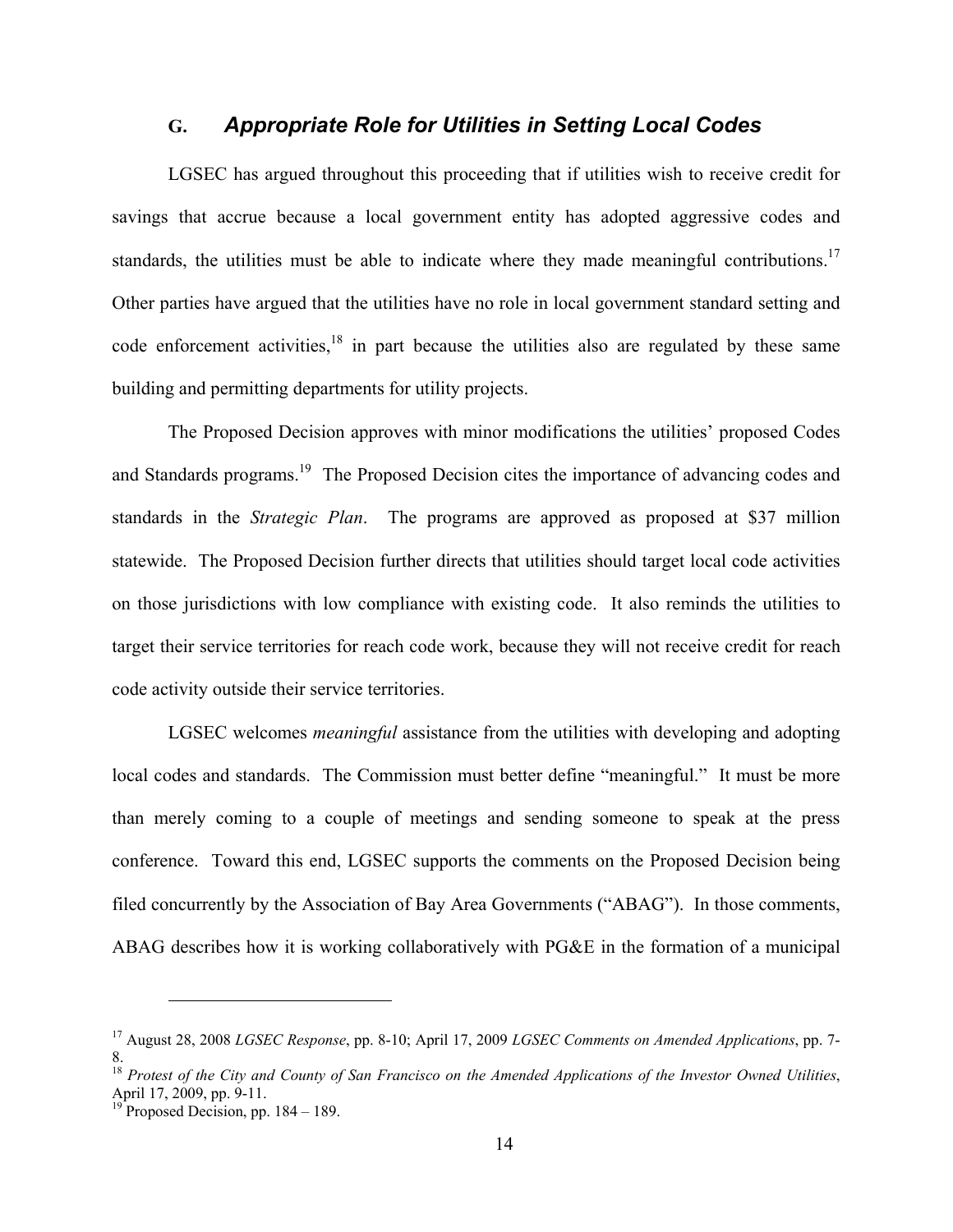financing district, with ABAG setting the direction for the district, and PG&E indicating how its various programs can complement the program being designed and developed by this local government consortium.

### **III. Inconsistencies Within The Proposed Decision**

In several areas, the Proposed Decision is not internally consistent, as discussed below.

### **A.** *Local Government Marketing and Outreach Activities*

 The Proposed Decision calls into question the utility practice of using local governments to market utility programs.<sup>20</sup> LGSEC raised this issue in comments on the originally filed applications, in the context of overall partnership program design.<sup>21</sup> The Proposed Decision directs the utilities to report within three months on the cost-effectiveness of the 2006-2009 local government marketing and outreach efforts, including estimates of savings that can be tied to this work. If the report warrants, the utilities are directed to file in the first quarter of 2010 a proposal to shift these funds to the Government Facilities work. Possible redirection of funds used currently by local governments for marketing and outreach could have perverse effects on local government partners in the Southern California Edison service territory due to SCE's partnership model.

 Under SCE's Energy Leader model, which the Proposed Decision adopts despite concerns expressed by the  $LGSEC<sub>1</sub><sup>22</sup>$  a local government can only move to the next "tier" in the SCE model if it is engaging more segments of the community in energy efficiency activities and marketing utility core programs. Each "tier" provides higher incentives to the local government

<sup>20</sup> Proposed Decision, pp. 243-244.

<sup>21</sup> August 28, 2008, *LGSEC Response, pp. 5-7.* 22 August 28, 2008, *LGSEC Response*, pp. 11-12.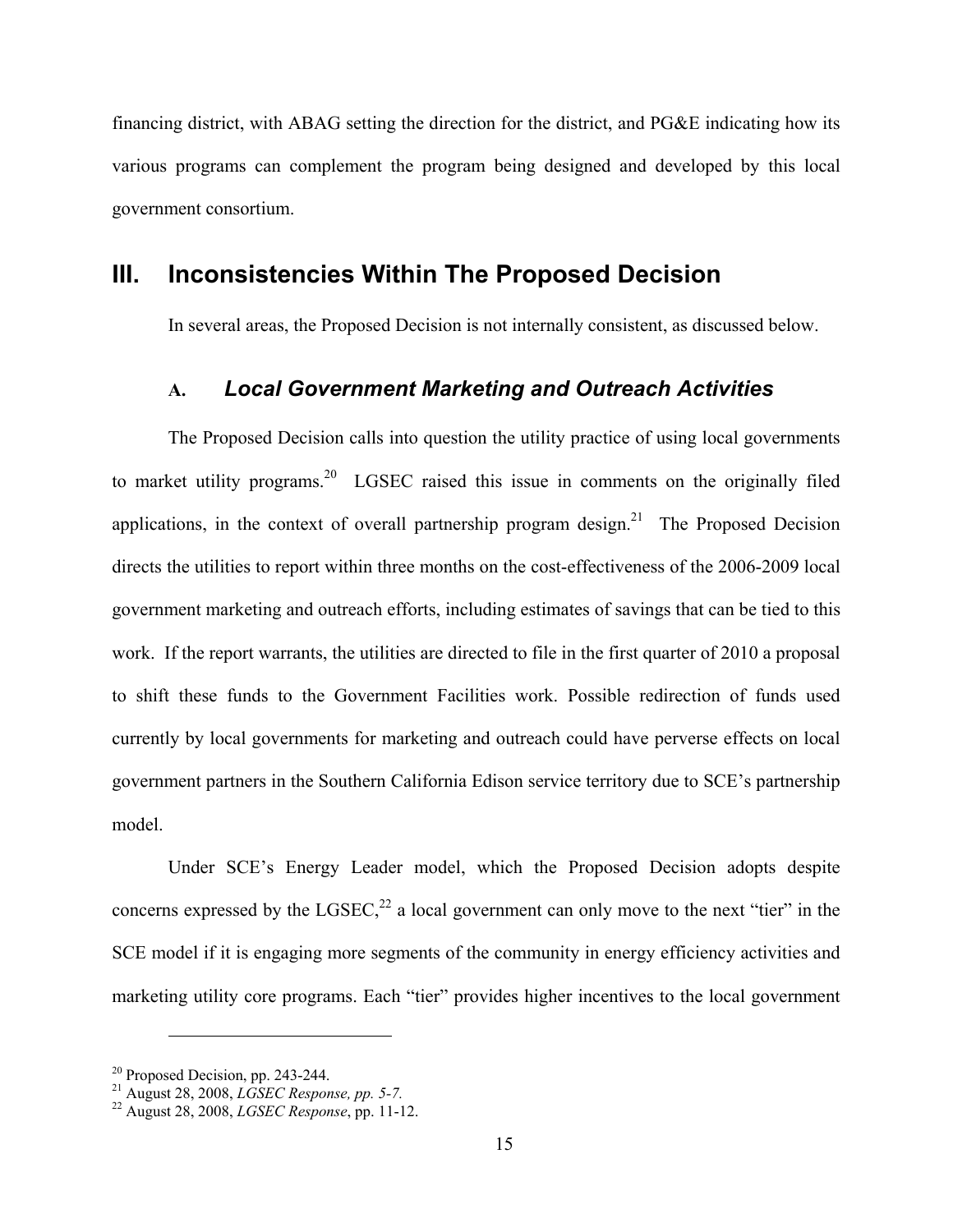partner. To remove the ability of local governments to engage their community members, both residential and commercial, would inhibit the program design and effectiveness as put forward by its sponsor, SCE. The Commission must clarify the marketing issue for all the utilities, particularly in light of SCE's emphasis on Energy Leader Model, and make clear that local governments will not be disadvantaged if the Commission alters the partnership model due to concerns about how the utilities have chosen to secure marketing services.

#### **B.** *Accounting for ARRA Fund Expenditures*

Another inconsistency is the resolution of how ratepayer funded energy efficiency programs should interact with programs funded through ARRA. The Proposed Decision finds that the utilities can only claim savings from measures that receive ratepayer funds. Therefore, no changes are needed to the current rules. This is a position advocated by the LGSEC.

The LGSEC is concerned, however, with how the Proposed Decision interprets U.S. Department of Energy ("U.S. DOE") guidance that local governments can only report savings from the Stimulus package where the program was funded entirely by ARRA funds. (PD, pp. 87-88) The Proposed Decision states:

"In other words, if the local governments use ARRA funds to supplement ratepayer funded programs, they cannot claim any savings to US DOE from these expenditures because the savings from utility programs are in the state-wide baseline against which ARRA funded savings are measured. Where there are projects or programs that receive both ratepayer and ARRA funding, the utilities (or the third party) must allocate costs and savings carefully and ensure against double counting savings. This approach is the simplest method for avoiding double counting of savings as well as for leveraging and combining funds."

 The Proposed Decision is reaching too far in its interpretation. There is a difference between reporting the activities that an entity undertakes with ARRA funds, and who gets the credit for energy savings that accrue from that activity. Local governments are required under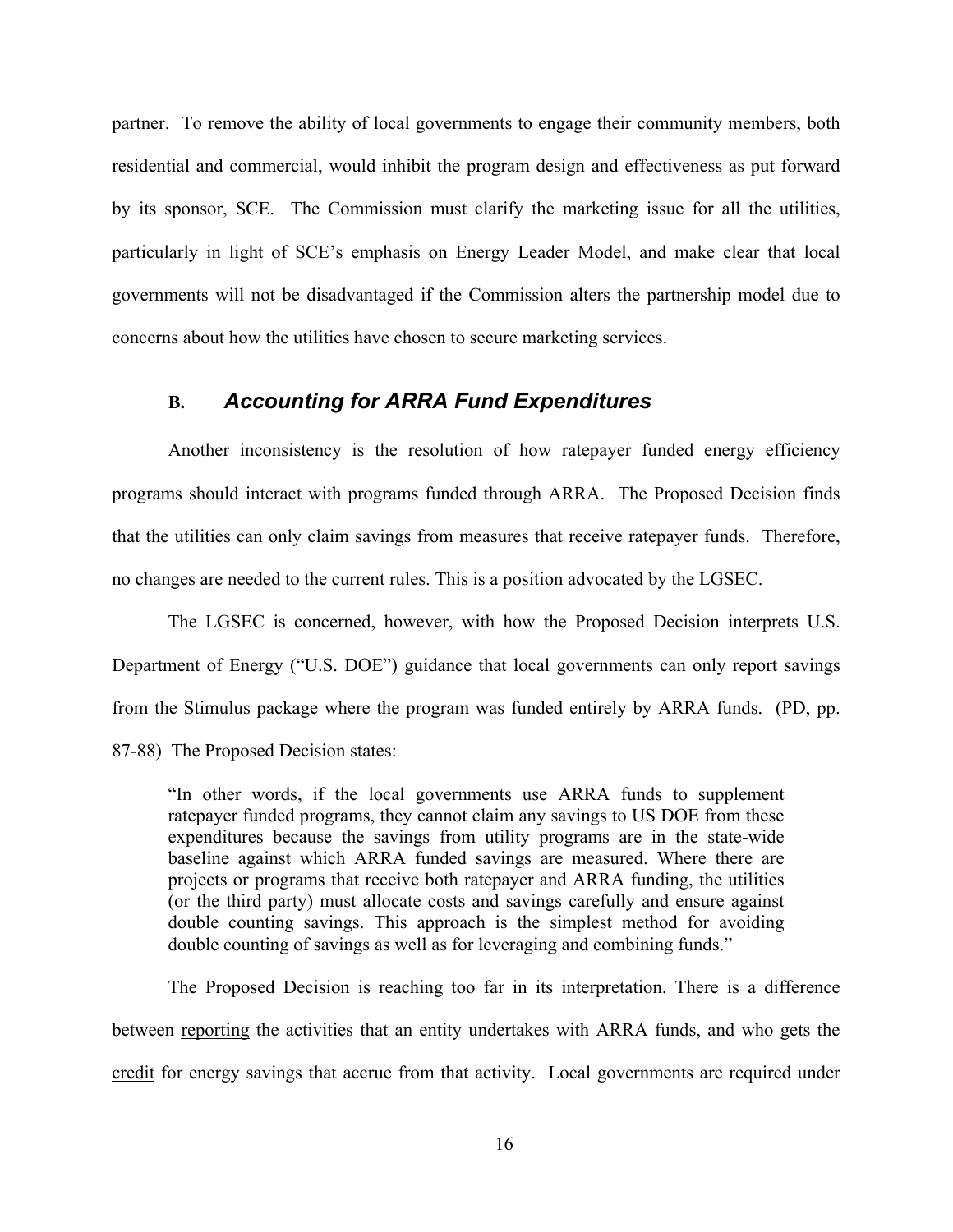the Federal guidelines to report on the projects that were funded through ARRA. In this Federal reporting process, local governments will be acknowledged for leveraging funds from multiple sources.<sup>23</sup> To the extent that ratepayer funds also are used, energy savings credit will accrue to the ratepayers, through the utilities. There is no need to require complicated allocation formulas. The Proposed Decision must be modified to correct this.

### **C.** *Extending Bridge Funding for Local Governments*

The Proposed Decision also contradicts itself on the question of extending bridge funding. The Proposed Decision denies the motion filed by LGSEC in June on the issue of modifying the bridge funding process. This discussion, which appears at pp. 293-294, directs the utilities to have contracts in place by 1/1/2010.

This direction is contradicted by the Proposed Decision's findings on arguments put forward by the Division of Ratepayer Advocates on bridge funding. Of particular note, Conclusion of Law 94 orders the utilities to continue contracts with current government partners and third parties into 2010. Further, Ordering Paragraph 50 states that the utilities "shall continue existing contracts with government partnerships and third-party implementers until March 1, 2010 or 60 days after the approval of the "compliance" Advice Letter required by Ordering Paragraph 15 of this decision, whichever is later." This approach is acceptable to the LGSEC.

The discussion of the LGSEC motion should be conformed in the adopted Decision to match the Conclusions of Law and Ordering Paragraphs, and be explicit that local government

<sup>&</sup>lt;sup>23</sup> For example, the U.S. Department Of Energy, FEDERAL ASSISTANCE REPORTING CHECKLIST AND INSTRUCTIONS, Form DOE F 4600.2 (2/09) directs grant recipients to report, among other things, expected outcomes and benefits of plan, including: Jobs created and/or retained; Energy saved; Renewable energy capacity; GHG emissions reduced; and Funds leveraged.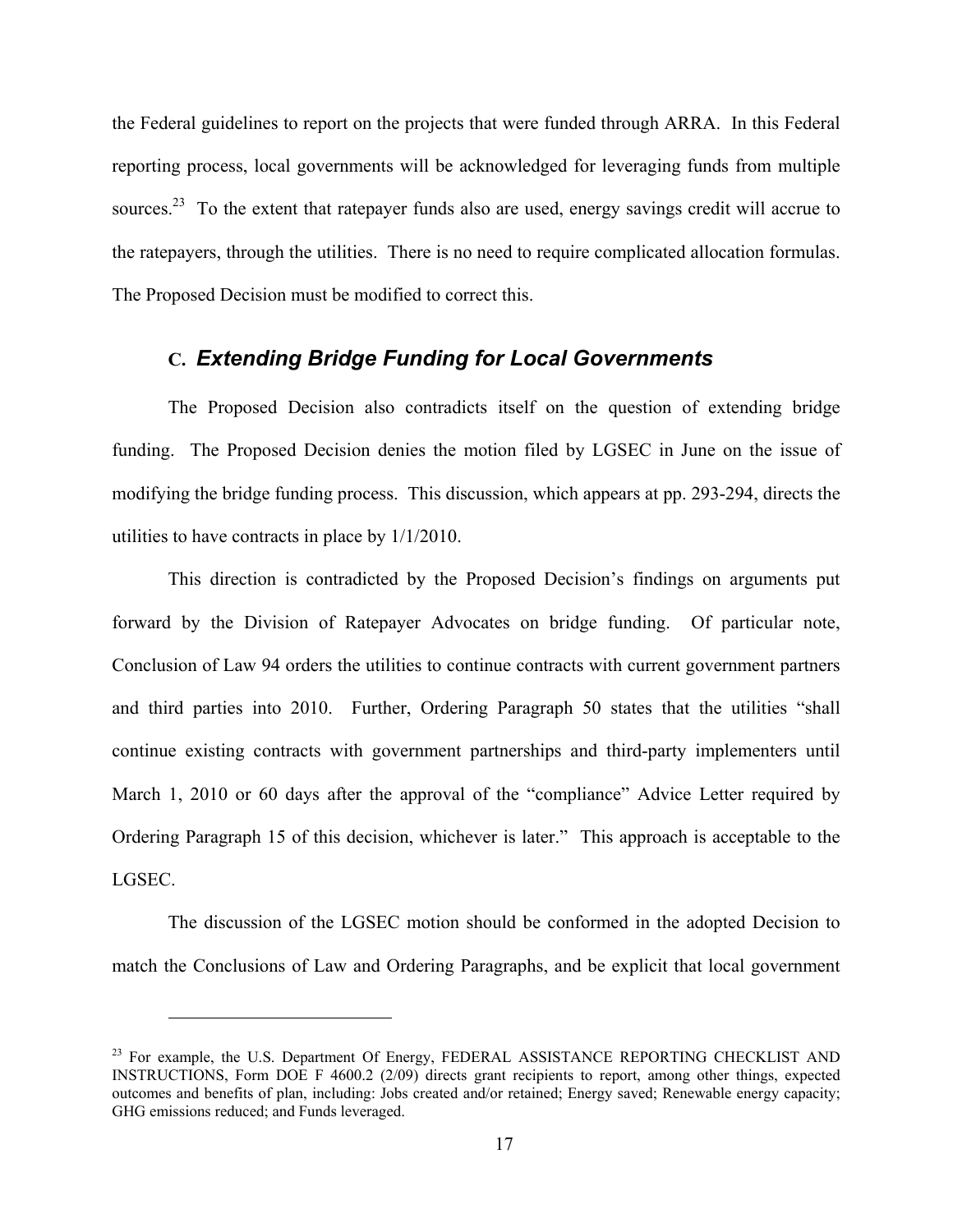contracts will be continued 60 days after approval of the compliance advice letters. The Conclusions of Law and Ordering Paragraphs on this issue should be maintained.

#### **D.** *Master Calendar for Coordination*

 In order to align and address the various inconsistencies in the Proposed Decision, LGSEC recommends the Commission issue with the final Decision a calendar and time table for next steps. This will allow all parties to have a clear understanding of the component parts of the Decision required to achieve the desired outcomes by 2012.

## IV. **Conclusion**

The Commission should adopt the Proposed Decision, with the changes and clarifications discussed above.

Dated: September 14, 2009 Respectfully submitted,

By: Jody Inde

Jody S. London

Jody London Consulting P.O. Box 3629 Oakland, California 94609 Telephone: (510) 459-0667 E-mail: jody london consulting@earthlink.net

For THE LOCAL GOVERNMENT SUSTAINABLE ENERGY COALITION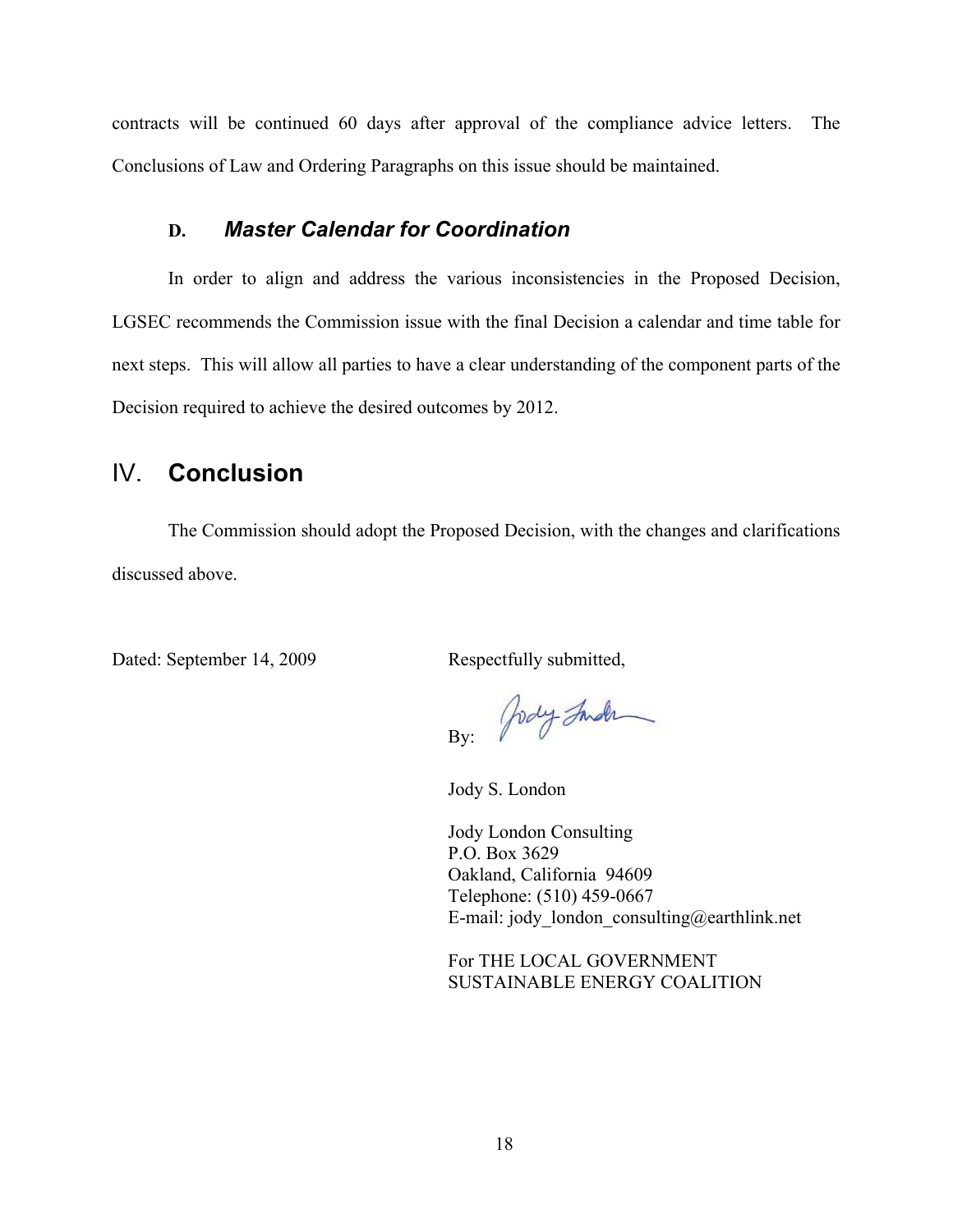## **ATTACHMENT A**

## **RECOMMENDED CHANGES TO FINDINGS OF FACT AND CONCLUSIONS OF LAW**

### **Findings of Fact**

30. Where there are projects or programs that receive both ratepayer and ARRA funding, the utilities (or the third party) must allocate costs and savings carefully and ensure against double counting savings will receive energy savings credit, but the local government or third party will be required to report to the Federal government how the funds were spent.

101. U.S. EPA Portfolio Manager provides a platform for utility benchmarking activities.

102. The City of Irvine, SCE, and SoCalGas have been working to develop protocol for utilities to use in transferring building energy use data.

106. Some small business and residential direct install programs overseen or coordinated by government partnerships have high utility administration costs compared to other utility programs, and possibly could more efficiently be run under local or statewide utility commercial or residential programs.

### **Conclusions of Law**

4. The budget for utility administrative costs should be capped at 10% at the adopted portfolio budget.

5. For local government partnerships, administrative costs should be allocated primarily to the local government partner.

20. Utilities shall not impose on local government partnerships or third party implementers any reduction in administrative costs.

50. Utilities may only claim savings from work on local codes and standards when they have made a meaningful contribution, as determined with verification from the interested local government entity.

69. Utilities, local governments, and State agencies should form a benchmarking task force to develop recommendations for should benchmark a broad range of government facilities and, with local governments, should explore using a single, standardized approach to benchmarking that mirrors the efforts of the commercial sector programs.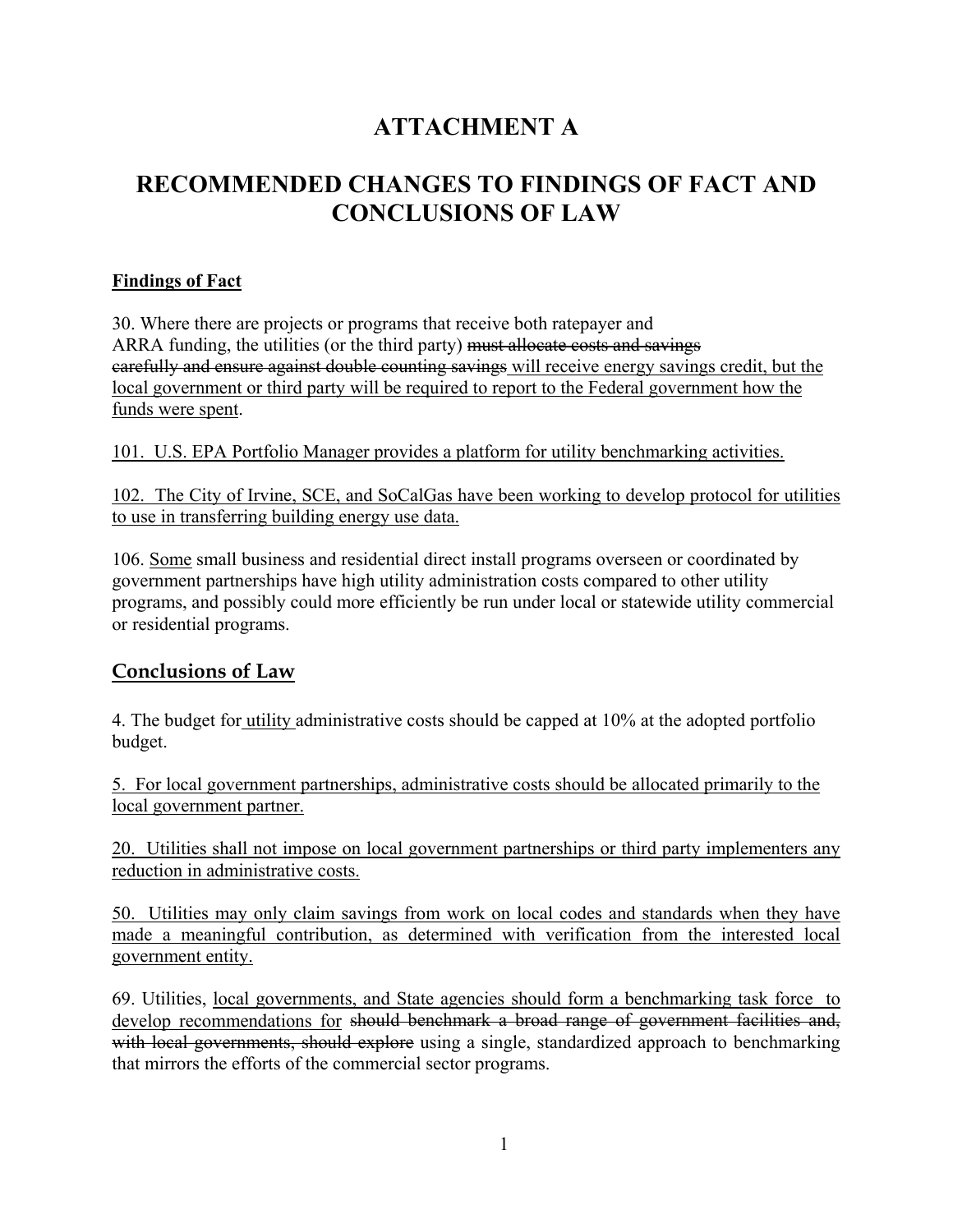70. Utilities shall use U.S. EPA Portfolio Manager as the platform for building benchmarking activities.

71. A that includes local government representatives shall provide recommendations for the provision of more precise energy use data to local governments.

72. \$200,000 should be allocated to the City of Irvine, SCE, and SoCalGas to complete development of building energy use data transfer protocol.

73. Utilities should electronically transfer data on building energy usage upon request by a local government, including AMI data as it becomes available.

70. Utility and local government partner work on Strategic Plan strategies can be tracked across program cycles until it is complete. When a local government accomplishes most of the strategies in the Strategic Plan, the utility administrator should consider whether that partnership should end. Additional funding is required in order for local governments to assist in meeting Strategic Plan goals.

71. Assistance provided by statewide nonprofit associations the Local Government Commission should support the goals local governments set for the Strategic Plan strategies, as well as other strategic needs. This work should be coordinated statewide, and be a non-utility initiative.

72. A task force of local governments should develop a local government statewide coordination business plan.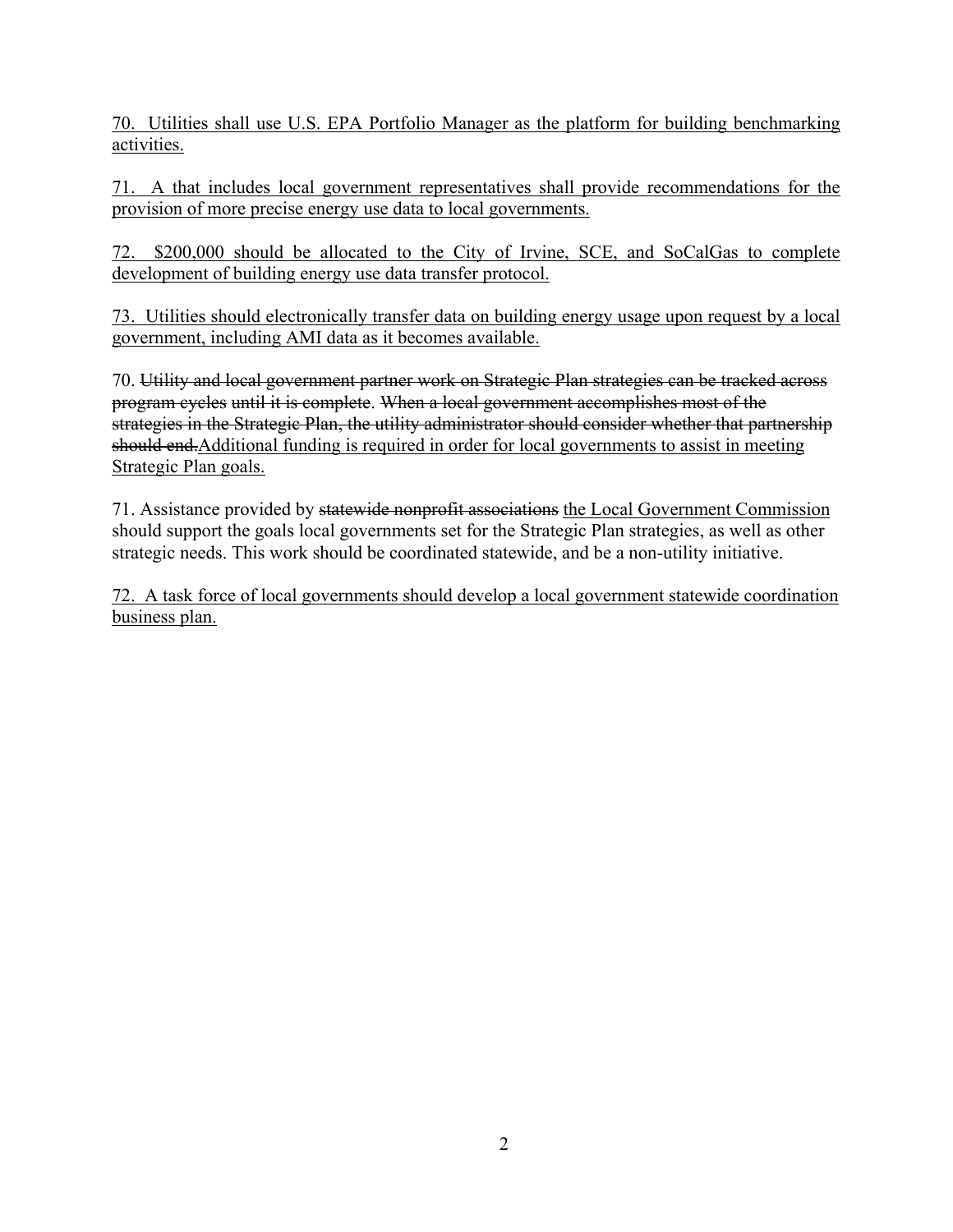#### **CERTIFICATE OF SERVICE**

**\_\_\_\_\_\_\_\_\_\_\_\_\_\_\_\_\_\_\_\_\_\_\_\_\_\_\_\_\_\_\_\_\_\_\_\_\_\_\_\_\_\_**

I, Jody London, certify that I have, on this date, served a copy of "Comments Of The Local Government Sustainable Energy Coalition On Proposed Decision Approving 2010 To 2012 Energy Efficiency Portfolios And Budgets" on all known parties to A.08-07-021, A.08-07- 022, A.08-07-07-023, and A.08-07-031 by transmitting an e-mail message with the document attached to each party named in the official service list, and by serving a hard copy on the Administrative Law Judge and Assigned Commissioner.

I declare under penalty of perjury, pursuant to the laws of the State of California, that the foregoing is true and correct.

 $\mathcal{L}_\text{max}$  and  $\mathcal{L}_\text{max}$  and  $\mathcal{L}_\text{max}$  are the contract of the contract of the contract of the contract of the contract of the contract of the contract of the contract of the contract of the contract of the con

Dated September 14, 2009, in Oakland, California.

Jody Inder

Jody London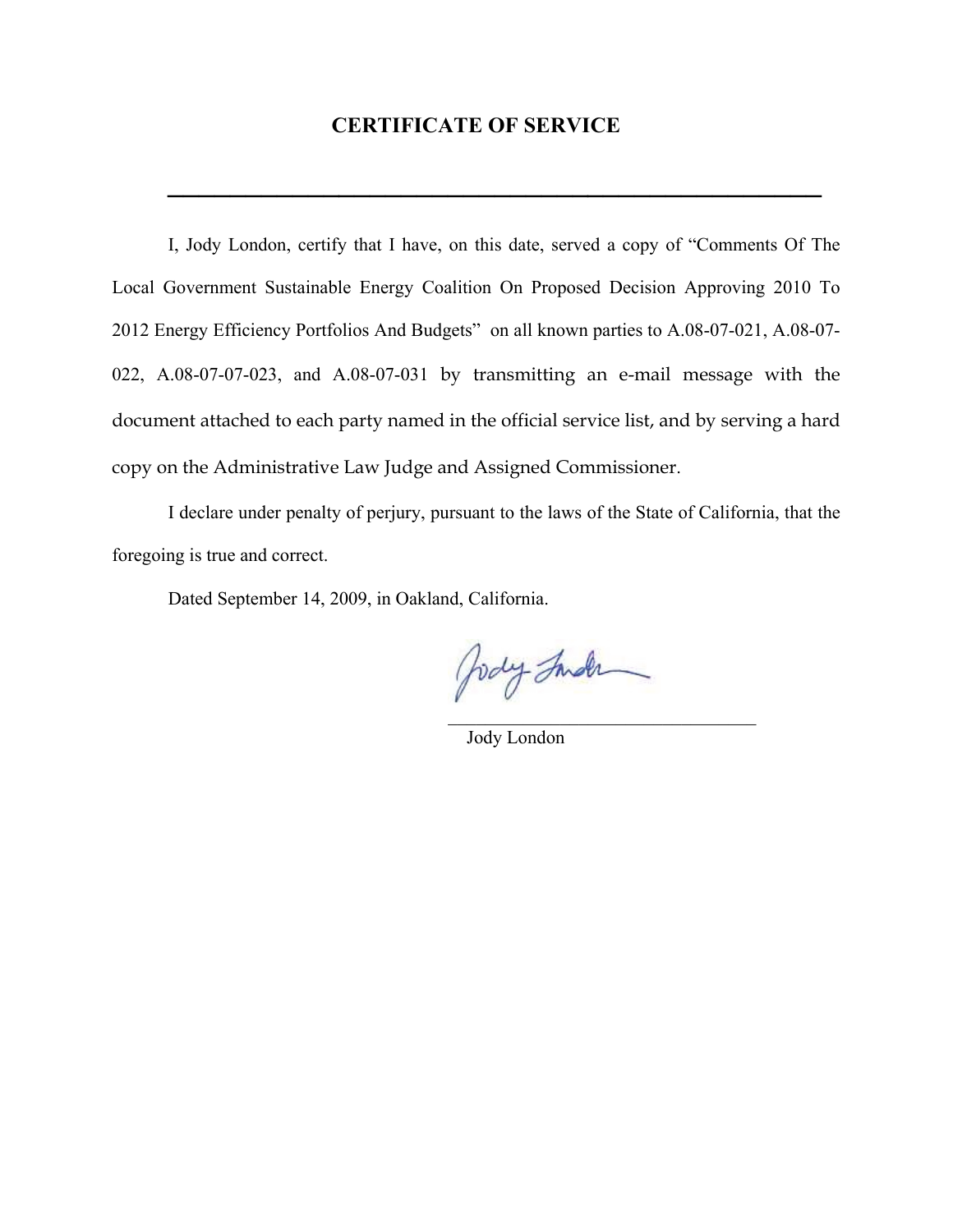**Proceeding: A0807021 - EDISON - FOR APPROV Filer: Southern California Edison Company List Name: LIST Last changed: July 15, 2009** 

**Proceeding: A0807022 - SOCAL GAS CO - FOR A Filer: Southern California Gas Company List Name: LIST Last changed: July 15, 2009** 

**Proceeding: A0807023 - SDG&E - FOR APPROVAL Filer: San Diego Gas & Electric Company List Name: LIST Last changed: July 15, 2009** 

**Proceeding: A0807031 - PG&E - FOR APPROVAL Filer: Pacific Gas and Electric Company List Name: LIST Last changed: July 15, 2009** 

ddayton@cleanenergysol.com sesco@optonline.net mmoore@newportpartnersllc.com keith.mccrea@sablaw.com donaldgilligan@comcast.net mharrigan@ase.org adam@agp-llc.com jimross@r-c-s-inc.com rockybacchus@gmail.com gtropsa@ice-energy.com ckmitchell1@sbcglobal.net spatrick@sempra.com dmahmud@mwdh2o.com nkarno@yahoo.com thamilton@icfi.com pwuebben@aqmd.gov larry.cope@sce.com monica.ghattas@sce.com cfpena@sempra.com liddell@energyattorney.com andrew.mcallister@energycenter.org steven@moss.net dmano@enalasys.com etaylor@enalasys.com mlewis@ctg-net.com mike.rogers@greenhomesamerica.comsmyers@att.net judi.schweitzer@post.harvard.edu rscott@cheers.org

dale@betterbuildings.com wilkinson@es.ucsb.edu tam.hunt@gmail.com pcanessa@charter.net mtierney-lloyd@enernoc.com rsa@a-klaw.com JeffreyH@hellermanus.com RemiT@hellermanus.com

dil@cpuc.ca.gov jeanne.sole@sfgov.org

william.sanders@sfgov.org achang@nrdc.org bfinkelstein@turn.org hayley@turn.org marcel@turn.org cjn3@pge.com saw0@pge.com jsqueri@gmssr.com edwardoneill@dwt.com jimflanagan4@mac.com jak@gepllc.com

wbooth@booth-law.com jerryl@abag.ca.gov rknight@bki.com jody\_london\_consulting@earthlink.net hoerner@redefiningprogress.org swentworth@oaklandnet.com

samuelk@greenlining.org TWhite@homeenergy.org john@proctoreng.com pmschwartz@sbcglobal.net tim@marinemt.org wem@igc.org hankryan2003@yahoo.com bhines@svlg.net Rob@ConSol.ws jweil@aglet.org bill@jbsenergy.com elee@davisenergy.com mike@calcerts.com rnichols@navigantconsulting.com tcrooks@mcr-group.com eemblem@3eintinc.net chris@cuwcc.org mboccadoro@dolphingroup.org glw@eslawfirm.com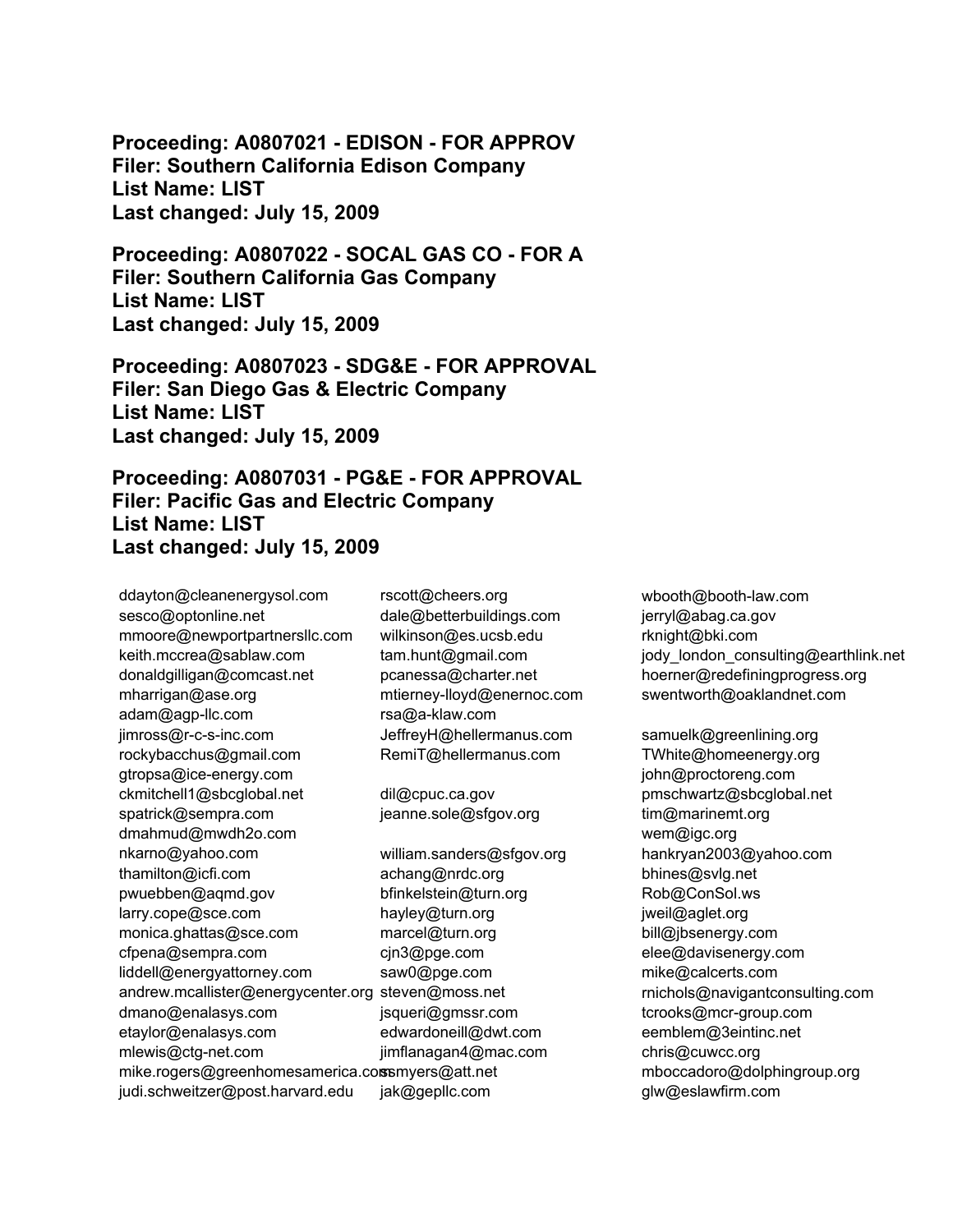lmh@eslawfirm.com jparks@smud.org ljimene@smud.org bmatulich@egia.com cscruton@energy.state.ca.us kmills@cfbf.com rob@clfp.com

steve@greenplumbersusa.com js@clearedgepower.com

tom@ucons.com elvine@lbl.gov mwbeck@lbl.gov gandhi.nikhil@verizon.net ameliag@ensave.com Clark.Pierce@us.landisgyr.com wjp4@bpconsulting.org CCole@currentgroup.com emily.hallet@positiveenergy.com

staples@staplesmarketing.com mking@staplesmarketing.com nphall@tecmarket.net skihm@ecw.org gstaples@mendotagroup.net annette.beitel@gmail.com padib@apx.com jmeyers@naima.org pjacobs@buildingmetrics.biz bbarkett@summitblue.com mmcguire@summitblue.com bobbi.sterrett@swgas.com emello@sppc.com David.Pettijohn@ladwp.com tblair@mwdh2o.com bmcdonnell@mwdh2o.com HYao@SempraUtilities.com kwong@semprautilities.com kshore@semprautilities.com gclayborn@gmail.com nhernandez@isd.co.la.ca.us kecia.davison@csgrp.com david@nemtzow.com susan.munves@smgov.net jcluboff@lmi.net brad.bergman@intergycorp.com southlandreports@earthlink.net cyin@yinsight.net twayne@roadrunner.com

sculbertson@icfi.com don.arambula@sce.com tory.weber@sce.com devon@hartmanbaldwin.com Case.Admin@sce.com Jennifer.Shigekawa@sce.com Laura.Genao@sce.com Stacie.Schaffer@sce.com dwood8@cox.net rsperberg@onsitenergy.com jlaun@apogee.net Elizabeth.DeSouza@csgrp.com ashley.watkins@energycenter.org CentralFiles@semprautilities.com doug.white@energycenter.org irene.stillings@energycenter.org jennifer.porter@energycenter.org jyamagata@semprautilities.com sephra.ninow@energycenter.org CentralFiles@semprautilities.com bob.ramirez@itron.com rachel.harcharik@itron.com david.gordon@efm-solutions.com kjk@kjkammerer.com LukeH@enalasys.com cneedham@edisonmission.com cperkins@energycoalition.org TFlanigan@EcoMotion.us sthompson@ci.irvine.ca.us sbarata@opiniondynamics.com mlong@anaheim.net cheryl.collart@ventura.org Jeff.Hirsch@DOE2.com dmatson@co.santa-barbara.ca.us hhuerta@rhainc.com pk@utilitycostmanagement.com atencate@rsgrp.com lcasentini@rsgrp.com jcelona@sbcglobal.net ann.kelly@sfgov.org abesa@semprautilities.com wblattner@semprautilities.com bruce.foster@sce.com pvillegas@semprautilities.com matt@sustainablespaces.com norman.furuta@navy.mil eric@ethree.com jchou@nrdc.org kgrenfell@nrdc.org lettenson@nrdc.org

nlong@nrdc.org andrew\_meiman@newcomb.cc andy.goett@paconsulting.com ann\_mccormick@newcomb.cc efm2@pge.com yxg4@pge.com John\_Newcomb@newcomb.cc filings@a-klaw.com LDRi@pge.com magnuson.leif@epa.gov lhj2@pge.com matt\_sullivan@newcomb.cc nes@a-klaw.com sls@a-klaw.com SRRd@pge.com tmfry@nexant.com rekl@pge.com aliddell@icfi.com jared@efficiencyfirst.org cassandra.sweet@dowjones.com mgo@goodinmacbride.com sbuchwalter@icfi.com sdhilton@stoel.com policy.solutions@comcast.net cem@newsdata.com lisa\_weinzimer@platts.com M1ke@pge.com slda@pge.com wmcguire@fypower.org bkc7@pge.com jkz1@pge.com wcm2@pge.com regrelcpuccases@pge.com hxag@pge.com rafi@pge.com epetrill@epri.com andrew.wood3@honeywell.com sharon@emeter.com Mary@EquipoiseConsulting.com elowe@barakatconsulting.com tlmurray@earthlink.net singh70@gmail.com mistib@comcast.net ashish.goel@intergycorp.com grant.cooke@intergycorp.com jay.bhalla@intergycorp.com rfox@intergycorp.com sbeserra@sbcglobal.net ghamilton@gepllc.com michael.cheng@paconsulting.com